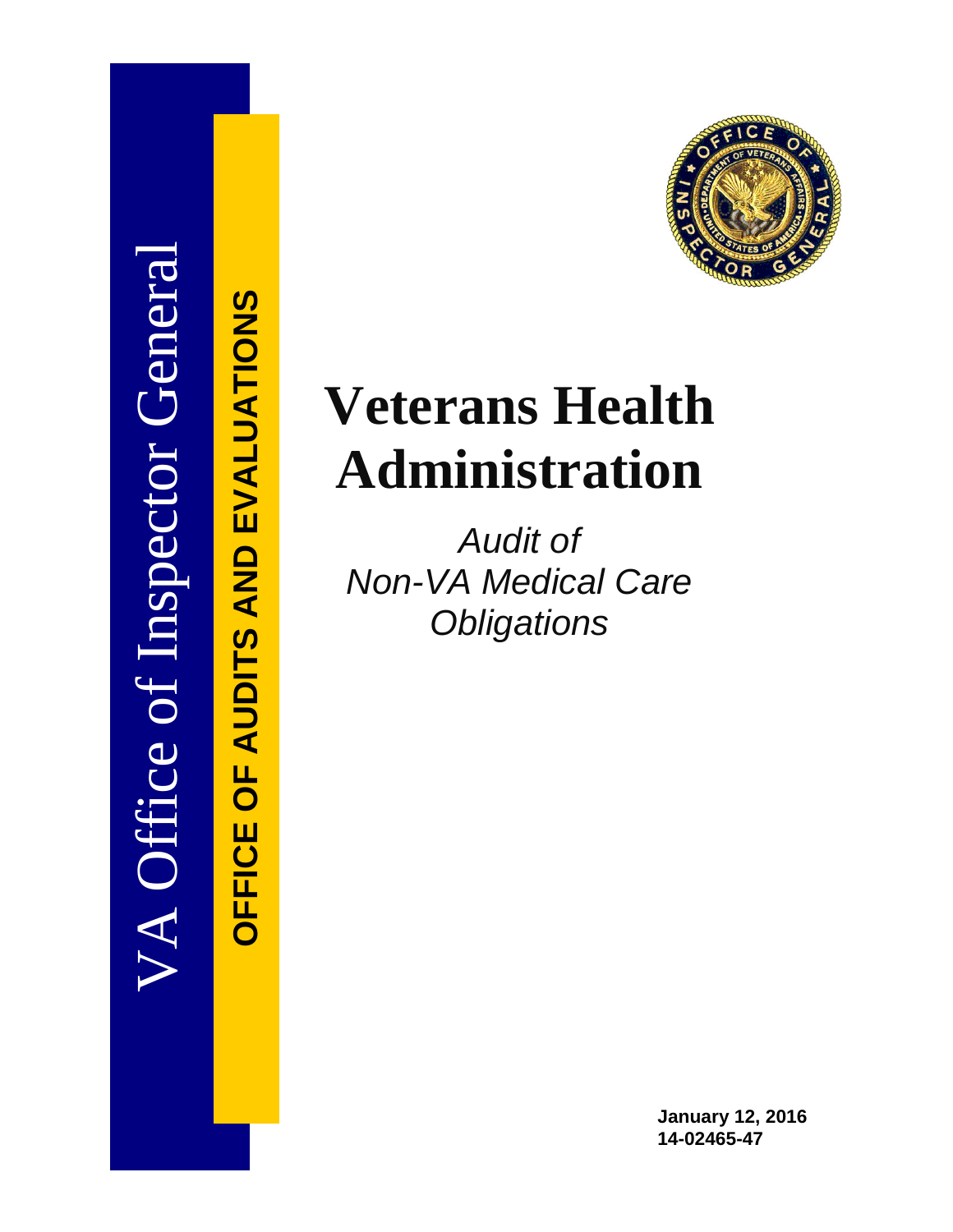# **ACRONYMS**

| <b>ACI</b>   | <b>Accelerated Care Initiative</b>                              |
|--------------|-----------------------------------------------------------------|
| <b>CBO</b>   | <b>Chief Business Office</b>                                    |
| <b>DRG</b>   | Diagnosis Related Group                                         |
| <b>FBCS</b>  | Fee Basis Claims System                                         |
| <b>FY</b>    | Fiscal Year                                                     |
| <b>NVC</b>   | Non-VA Care                                                     |
| <b>OIG</b>   | Office of Inspector General                                     |
| <b>VA</b>    | Department of Veterans Affairs                                  |
| <b>VACAA</b> | Veterans Access, Choice, and Accountability Act of 2014         |
| <b>VHA</b>   | <b>Veterans Health Administration</b>                           |
| VistA        | Veterans Health Information Systems and Technology Architecture |

# **To Report Suspected Wrongdoing in VA Programs and Operations: Telephone: 1-800-488-8244 Email: [vaoighotline@va.gov](mailto:vaoighotline@va.gov)**

**(Hotline Information: [www.va.gov/oig/hotline\)](http://www.va.gov/oig/hotline)**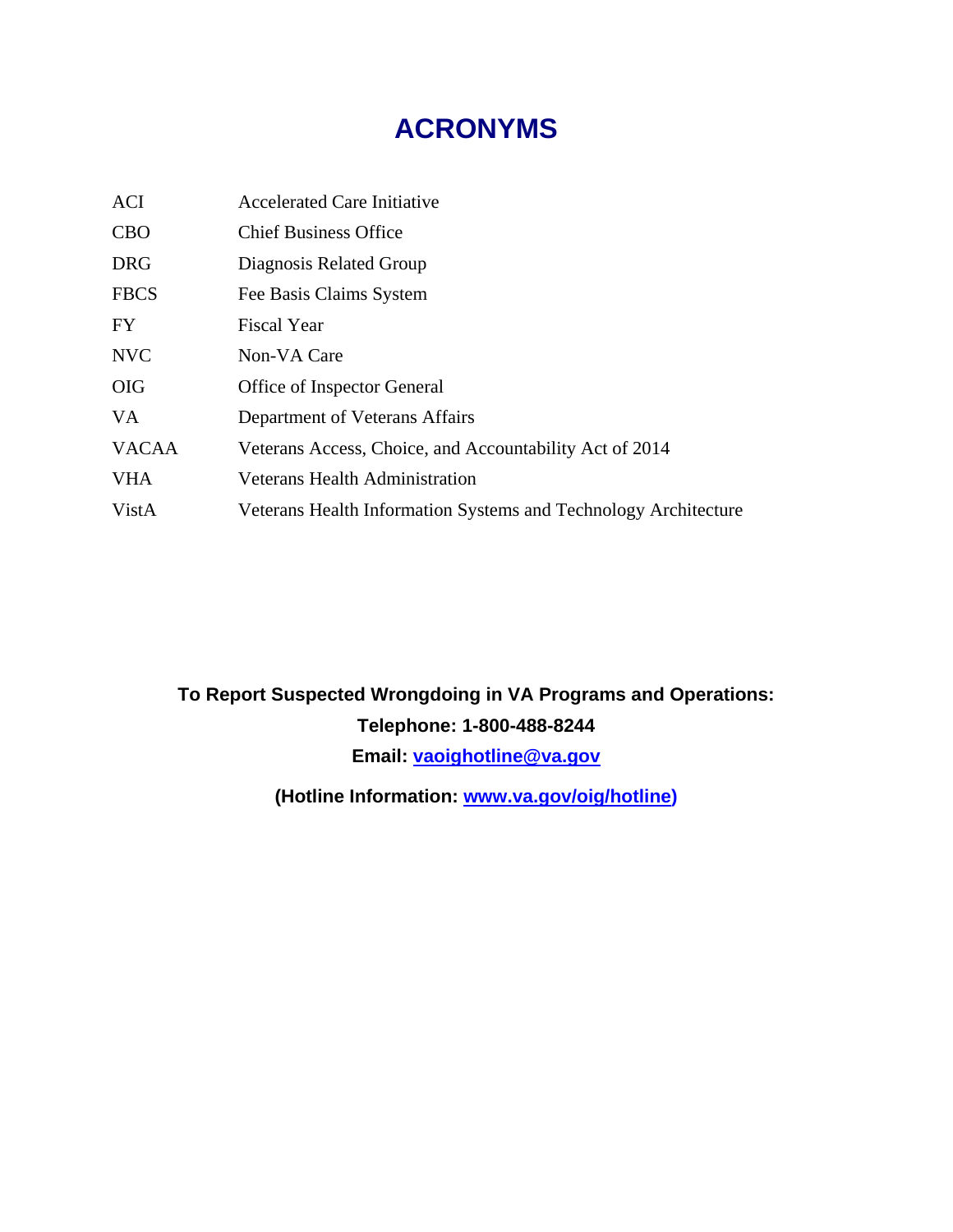

# **Report Highlights: Audit of VHA's Non-VA Medical Care Obligations**

# **Why We Did This Audit**

The Office of Inspector General (OIG) assessed whether the Veterans Health Administration (VHA) adequately managed non-VA medical care miscellaneous obligation cost estimates and related management and system controls. The Non-VA Care (NVC) Program expenditures of about \$4.8 billion included \$1.9 billion in obligated funds that remained unspent as of the end of fiscal year (FY) 2013. Significant under-or over obligation of these program funds could affect overall VHA operations.

# **What We Found**

VHA medical facilities did not adequately manage the obligations used to purchase NVC. From October 1, 2013, through March 31, 2015, VHA medical facility officials determined that they had overestimated the funds needed to pay for these services by about \$543 million. The unnecessary obligation of these funds prevented VHA from using \$543 million of the \$1.9 billion (29 percent) obligated for NVC for any purpose during FY 2013. This occurred because VHA did not:

- Provide the facilities with adequate tools to reasonably estimate the costs of NVC services.
- Require medical facility staff to routinely adjust cost estimates for individual authorized services to better reflect actual costs.
- Ensure NVC staff adjusted the estimated amount of obligated funds in the Veterans Health Information Systems

and Technology Architecture after payments are complete.

 Require facilities to analyze the accuracy of prior year obligation balances.

Reducing the over obligation of NVC funds from about 29 to 10 percent would have freed up about \$358 million to acquire additional NVC services.

# **What We Recommended**

We recommended the Under Secretary for Health improve cost estimation tools, update system software to ensure unused NVC funds can be periodically deobligated, require facilities to adjust cost estimates for individual authorized services, and monitor VA medical facility NVC obligation estimates.

# **Agency Comments**

The Under Secretary for Health provided a responsive action plan to address our recommendations. We will follow up on VA's its implementation until all proposed actions are completed.

Dang K abe

GARY K. ABE Acting Assistant Inspector General for Audits and Evaluations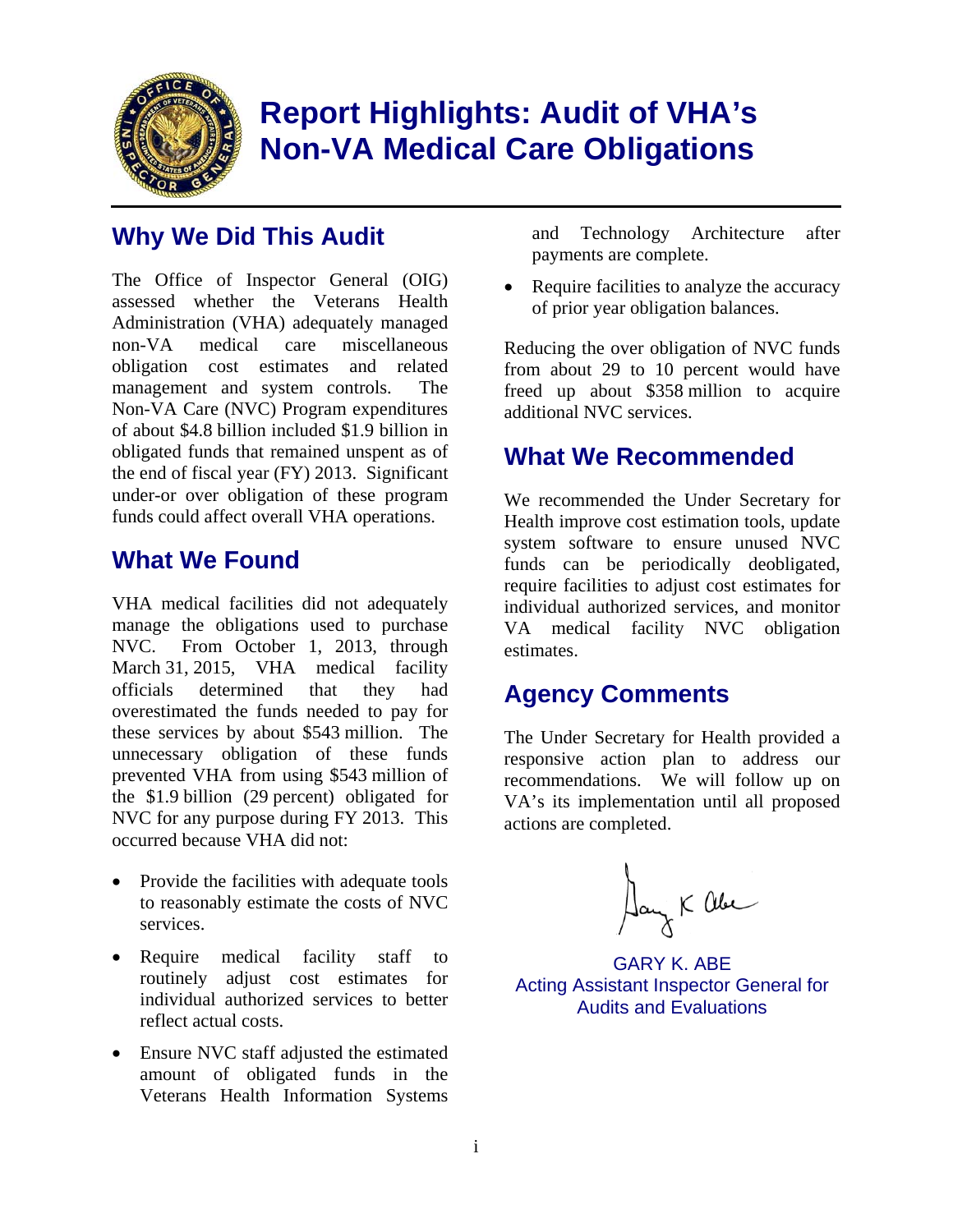# **TABLE OF CONTENTS**

| Finding 1  | VA Medical Facilities Overestimated the Funds Needed To Pay for  |  |
|------------|------------------------------------------------------------------|--|
|            |                                                                  |  |
| Appendix A |                                                                  |  |
| Appendix B |                                                                  |  |
| Appendix C |                                                                  |  |
| Appendix D | Potential Monetary Benefits in Accordance With Inspector General |  |
| Appendix E |                                                                  |  |
| Appendix F | Office of Inspector General Contact and Staff Acknowledgments 24 |  |
| Appendix G |                                                                  |  |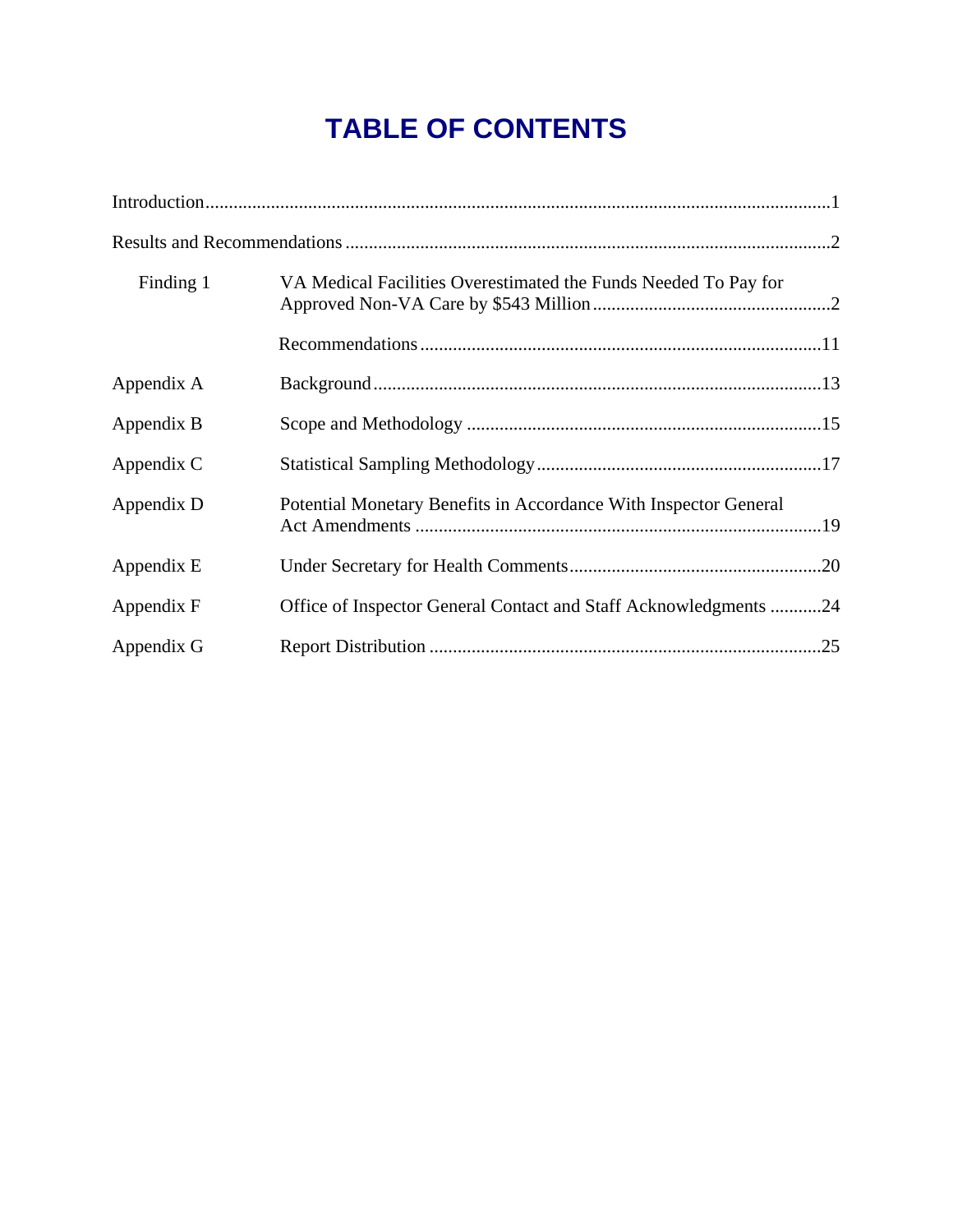# **INTRODUCTION**

- <span id="page-4-0"></span>*Objective*  The objective of the audit was to evaluate the adequacy of non-VA medical care miscellaneous obligation cost estimates and related management and system controls.
- *Non-VA Care Program*  The purpose of the Non-VA Care (NVC) Program is to assist veterans who cannot easily receive care at a VA medical facility. The program pays the costs for eligible veterans who receive medical services from non-VA providers when VA medical facilities are unable to provide specific services or to provide services economically, due to the veteran's distance from the VA medical facilities.
- *Program Management*  The VHA's Chief Business Office (CBO) is aligned under the Deputy Under Secretary for Health for Operations and Management and is responsible for managing the NVC Program. VA medical facilities independently authorize individual episodes of care and medical follow-ups under the NVC Program in their areas. Beginning on October 1, 2014, the *Veterans Access, Choice, and Accountability Act of 2014* (VACAA) transferred NVC Program payment responsibilities from local medical facilities to CBO and separated NVC funding from other VHA Medical Services appropriation funds.
- *Program Workload and Expenditures*  According to VHA data, total annual NVC Program disbursements have increased from about \$4.4 billion in fiscal year (FY) 2010 to about \$5.6 billion in FY 2014. During the same period, the number of patients seen under the program increased from roughly 952,000 to about 1.3 million.
- *Miscellaneous Obligations*  VA uses the "Obligation or Change in Obligation" (VA Form 1358) to estimate the funding requirements needed to ensure that it does not overspend for a variety of goods and services, including NVC outpatient services, inpatient care, dental services, and nursing home care. VA is required to:
	- Ensure funds are available to cover an obligation and expenditure prior to entering into an agreement for services
	- Verify that funds are available and authorized prior to recording the obligation in the financial system
	- Monitor to ensure all transactions are properly tracked
	- Certify goods were received prior to approving payments
	- Close any remaining balances within 30 days following the end of the month or fiscal year, in which all expected activity has been completed

*Other Information* 

- Appendix A provides pertinent background information.
- Appendix B provides details on our scope and methodology.
- Appendix E provides comments by the Under Secretary for Health.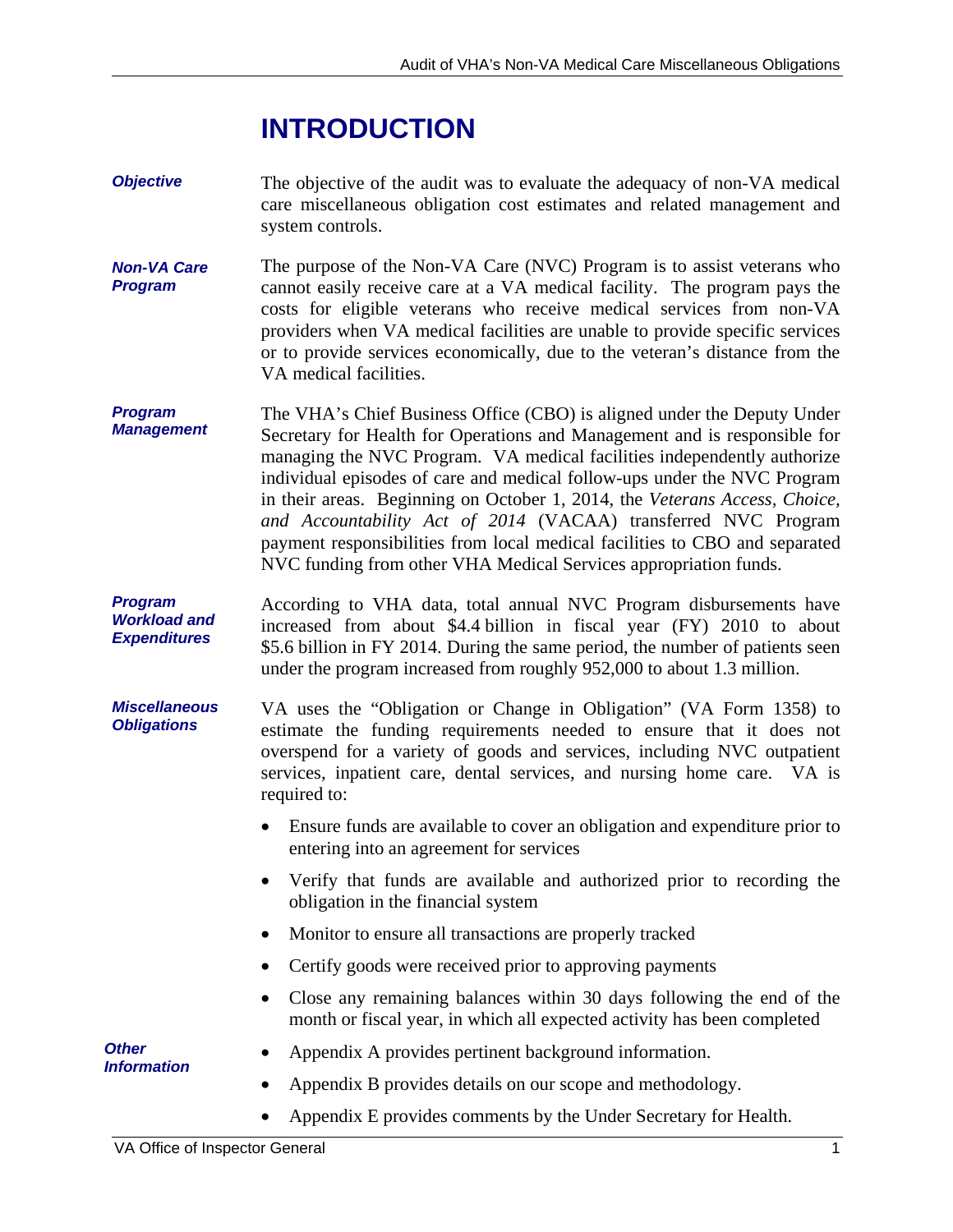# **RESULTS AND RECOMMENDATIONS**

### <span id="page-5-0"></span>**Finding 1 VA Medical Facilities Overestimated the Funds Needed To Pay for Approved Non-VA Care by \$543 Million**

VA medical facilities did not adequately manage the obligations used to purchase NVC. As of September 30, 2013, VA medical facilities had \$1.9 billion in various obligations for NVC services that remained undisbursed. From October 1, 2013, through March 31, 2015, VA medical facility officials determined that they had overestimated, and thus overobligated, the \$1.9 billion by about \$543 million. Medical facilities did not routinely analyze the obligation of these funds to reflect better estimates of potential costs. The unnecessary obligation of these funds prevented VHA from using \$543 million of the \$1.9 billion (29 percent) obligated for NVC to obtain care for veterans during FY 2013. VA medical facilities overobligated funds for NVC because VHA did not:

- Provide the facilities with adequate tools to accurately estimate costs of NVC services.
- Require medical facility staff to routinely adjust cost estimates for individual authorized services to better reflect actual costs.
- Ensure medical facility staff adjusted the estimated amount of obligated funds in the Veterans Health Information Systems and Technology Architecture (VistA) after any payments are complete.
- Require facilities to analyze the accuracy of prior-year obligation balances.

If VHA does not improve NVC obligation management, VA medical facilities are likely to continue to overobligate funds, thus reducing the amount of money facilities have available to spend on NVC. The \$543 million deobligated and returned to the local fiscal offices consisted of about \$278 million of no-year funds and about \$265 million of single-year funds. Overobligating no-year funds delays the availability of these funds and overobligating single-year funds puts the funds at risk of not being available for any purpose due to expiration of the appropriation. However, beginning in FY 2015, VACAA effectively prohibited VHA from using no-year funds for NVC, which puts all overobligated NVC funds at risk of not being available for any purpose.

Reducing the overobligation of NVC funds to better reflect a more precise estimate of the potential costs from about 29 to 10 percent would have freed up about \$358 million for additional NVC services. Based on VHA's calculated average, NVC services cost about \$4,515 per veteran in FY 2013. Freeing up \$358 million had the potential to provide additional access to NVC services for more than 79,000 veterans.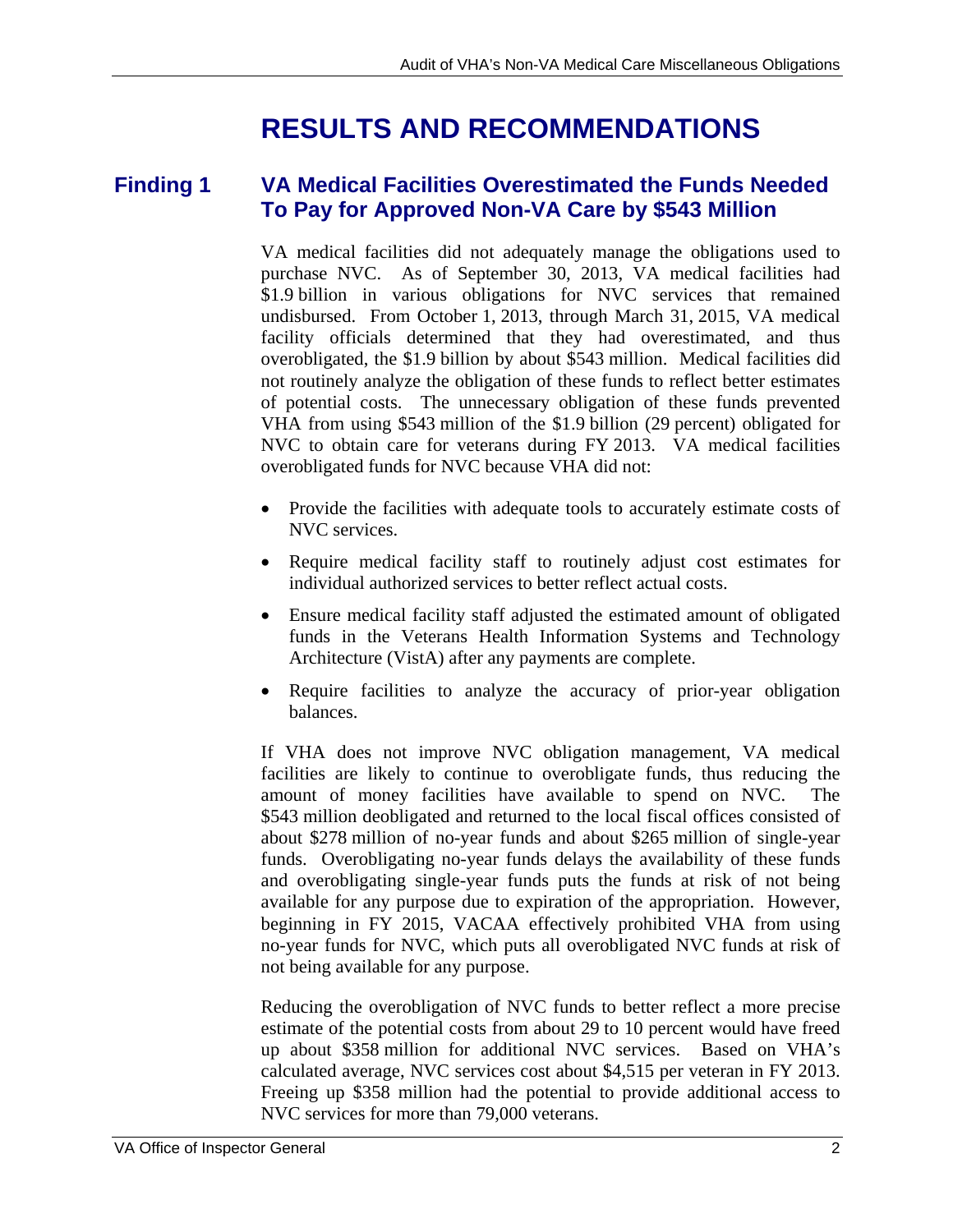#### *NVC Obligations Overestimated by \$543 Million*

At the end of FY 2013, VA medical facilities had overestimated the amount of funds needed to pay for NVC, thus preventing the facilities from using about \$543 million during FY 2013. At the end of FY 2013, about \$1.9 billion of the NVC funds that the VA medical facilities had obligated to pay for NVC services remained undisbursed. From October 1, 2013, through March 31, 2015, the facilities used about \$1.1 billion of the \$1.9 billion to pay NVC claims, deobligated and returned \$543 million unused (\$278 million of no-year funds and \$265 million of expired single-year funds), and retained the remaining \$201 million to pay outstanding NVC bills. Unnecessarily reserving funds in NVC obligations prevented the facilities from using about \$543 million during FY 2013 to obtain medical care for veterans. Figure 1 shows the status of the \$1.9 billion obligated to pay for NVC services at the end of FY 2013, as of March 31, 2015.

**Figure 1. Status of \$1.9 Billion of NVC Obligations as of March 31, 2015** *(dollars in millions)*



*Source: OIG Analysis of VA's Financial Management System Data* 

VHA used two types of appropriations to fund NVC during our audit period, single-year and no-year funds.

Single-year funds expire at the end of the fiscal year in which the funds were appropriated. These expired funds retain their fiscal year identity and are only available to pay for obligations properly incurred during the original appropriation period. After 5 years, obligated and unobligated balances for these funds are canceled, the expired account is closed, and all remaining funds are returned to the Department of the Treasury and are thereafter no longer available to VHA for any purpose.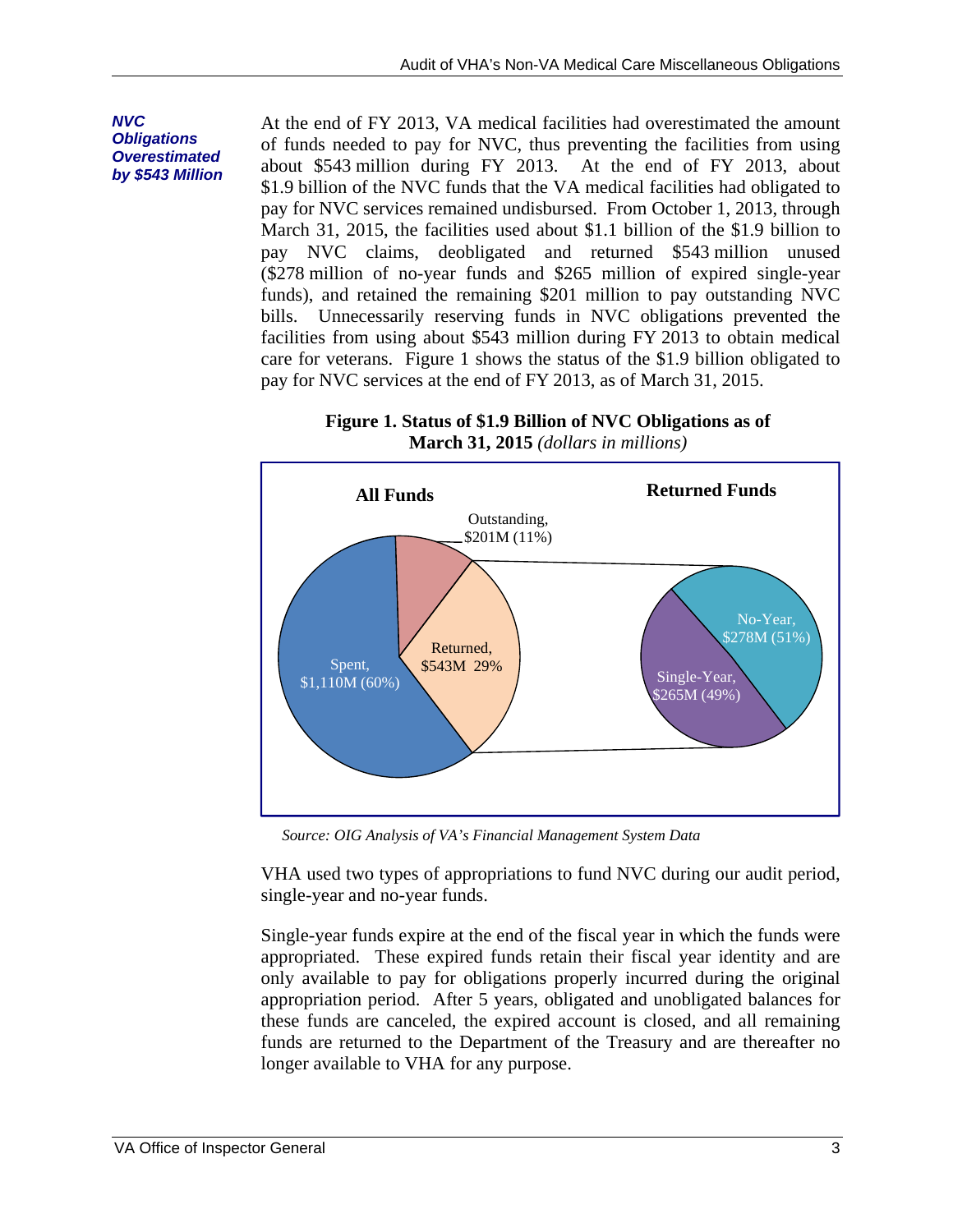No-year funds do not expire. Before FY 2015, VA medical facilities were allowed to use funds received from billing private insurance under the Medical Care Collections Fund Program for NVC. These funds could be used to authorize additional medical services regardless of when they were deobligated and returned to the fiscal office. However, VACAA prohibited the use of no-year funds for NVC beginning on October 1, 2014, which meant that any no-year funding that was deobligated and returned to local fiscal offices and remained unused at the beginning of FY 2015 could no longer be used to authorize additional NVC.

Beginning in FY 2015, VACAA also required CBO to use special use funds to pay for NVC services, which, once returned, cannot be reauthorized for medical services after the fiscal appropriation year ends. VACAA also limited a facility's ability to transfer funds between NVC and other Medical Services obligations, such as medical salaries. These changes increased the importance of accurately estimating NVC obligations to maximize the NVC funds available for needed services and to minimize the amount of funds returned to medical facility fiscal offices.

This example demonstrates how no-year NVC funds could not be re-used for medical care:

*Example 1*  We identified almost \$1.5 million in no-year funds obligated by a VA medical facility for contract dialysis and contract nursing home care at FY 2013 year-end. In December 2014, these funds still had not been used but remained obligated. If these funds had been deobligated and returned to the fiscal office prior to October 1, 2014, they could have been used to provide access to NVC for veterans who needed care.

*\$1.5 Billion of Expired Medical Services Funds at Risk of Being Returned to the Treasury*  The issue of overobligating funds is not confined to NVC. VA has significant and rising amounts of Medical Services funds expiring each year. VA reported that, at the end of FY 2014, it had more than \$1.5 billion of expired FY 2010 through FY 2014 Medical Services appropriated funds.<sup>1</sup> This amount included the \$265 million of expired single-year NVC funds that were deobligated and returned to medical facility fiscal offices.

 $\overline{a}$ 

<sup>1</sup> VA's Medical Services obligations for FY 2013 of \$44.3 billion included funds for medical personnel services and benefits, NVC, pharmaceutical drugs, and other related costs.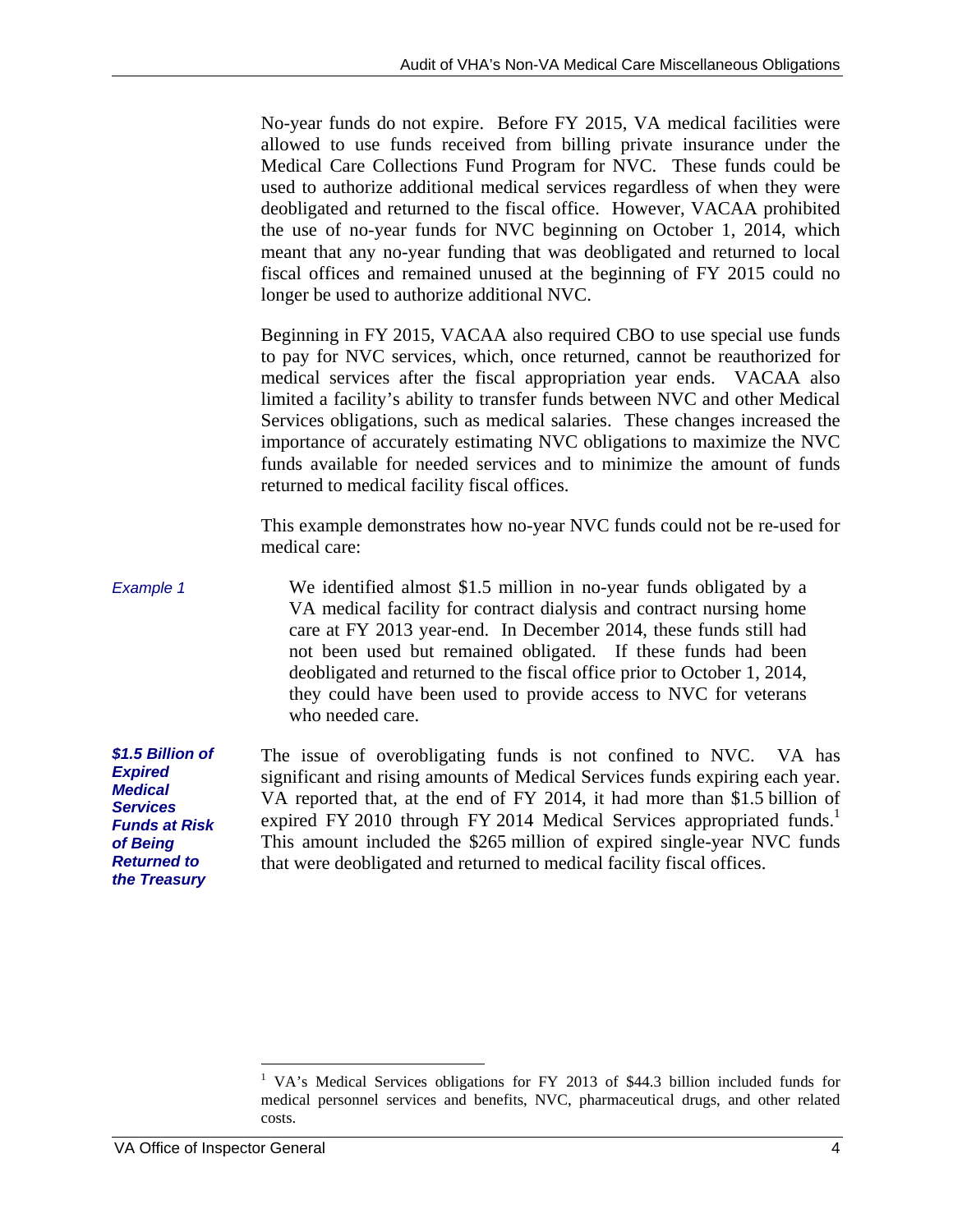Figure 2 shows the amount of expired funds VA reported for FY 2010 through FY 2014 rising from \$310 million to slightly more than \$1.5 billion.



#### **Figure 2. Expired Medical Services Funds by Fiscal Year**  *(dollars in millions)*

*Source: "VA SF133 Report on Budget Execution" for Medical Services FYs 2010 Through 2014.* 

VHA did not provide medical facilities with adequate tools to reasonably estimate NVC obligations. The facilities we visited used a combination of methods that were ineffective at ensuring NVC cost estimates were reasonable. The methods used to calculate estimated costs included Medicare or contract rates, historical costs, and the optional cost estimation tools provided by CBO. The accuracy of estimates varied widely among these methodologies.

*Medicare or Contracted Rates*  VA pays the Medicare rate or a contracted rate for most NVC services. For the types of services for which the precise cost per service is known, estimating the cost is a straightforward calculation of multiplying the rate by the number of services authorized. However, for other types of services, medical facility staff frequently do not know the exact billing code, or the associated cost, that a non-VA provider will bill. Providers use a series of codes whose costs are based on the complexity associated with each type of service. For example, a simple endoscope procedure might cost about \$150. However, the same physician might bill almost \$585 if polyps were removed during the procedure.

*Historical Cost*  Some medical facilities developed cost tables showing the average cost of the most common types of services purchased by the facility to estimate NVC obligations. The medical facilities that thoroughly analyzed the historical costs of previous NVC authorizations produced reasonably accurate cost tables. However, this analysis was time-consuming and not standardized because NVC staff had to use different data systems to identify

*VHA Needs Improved Cost Estimation Tools*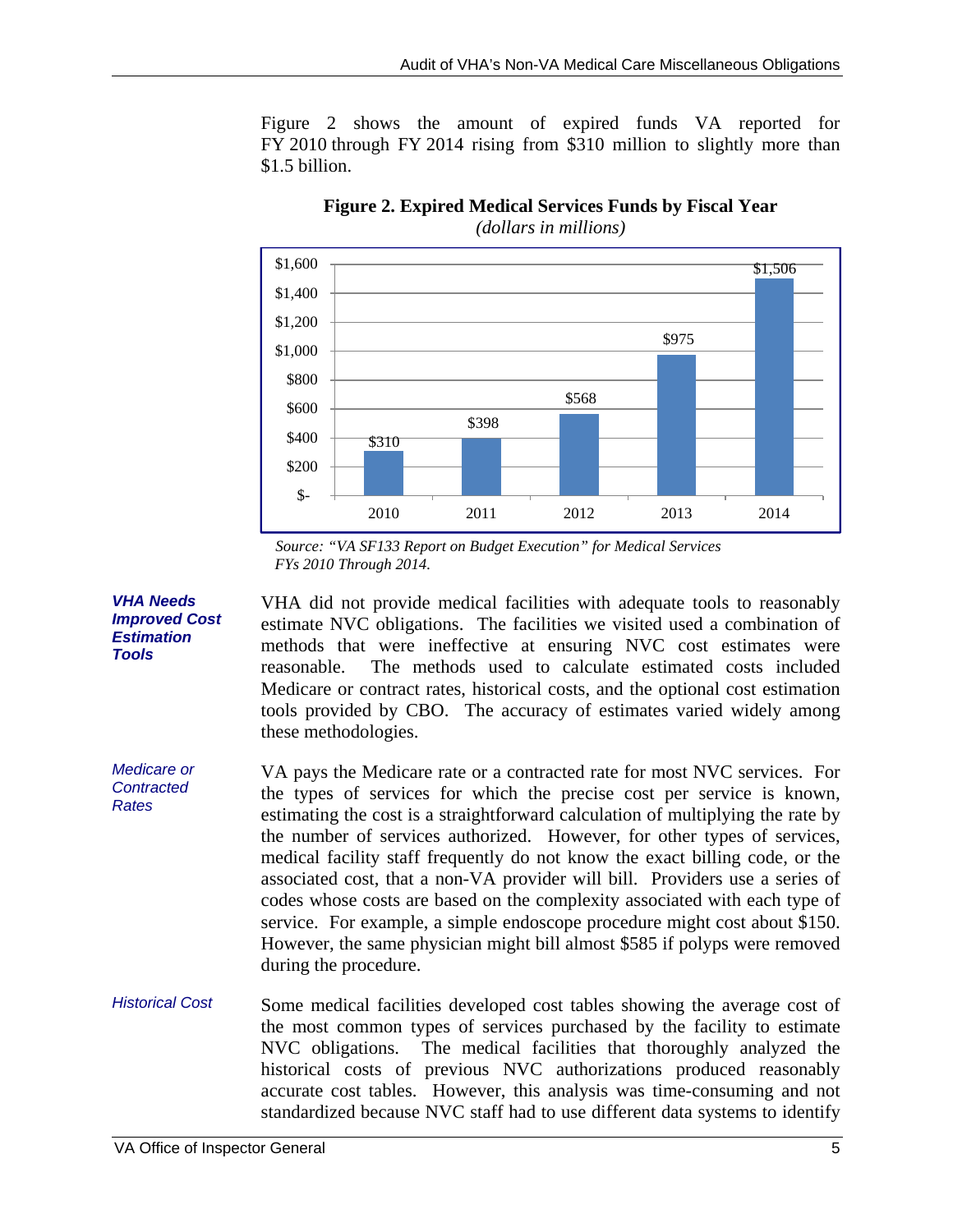the historical costs and did not have standardized procedures to assist in calculating the average costs. The medical facilities that did not analyze historical costs, but instead relied on cursory reviews and personal experience, did not produce reliable cost tables.

*CBO Cost Estimation Tools Inadequate*  CBO staff developed outpatient and inpatient cost-estimation tools in the form of a template spreadsheet analysis to assist medical facility NVC staff in estimating each authorized outpatient or inpatient service cost. However, use of the tools was optional and these tools were inadequate to reasonably estimate costs.

*Outpatient Tool*  The accuracy of the outpatient tool estimates depended on NVC staff manually categorizing each service. Each facility independently defined categories and there was no consistency within or between facilities. For example, at a VA medical facility, NVC staff entered at least 19 descriptions for veterans authorized for chiropractic care to treat lower back pain. These descriptions included "low back pain," "lower back pain," and "chronic lbp."

> The lack of standardized categories and manual data entry errors caused NVC staff to summarize the cost data inconsistently and prevented medical facilities from creating reliable historical cost categories to reasonably estimate costs. Moreover, this tool does not adequately compensate for varying numbers of authorized visits. This is problematic because the total cost for a series of 10 treatments would be 5 times greater than a series of 2 treatments by a medical specialist, such as a physical therapist.

*Inpatient Tool*  The inpatient tool uses the Diagnosis Related Group (DRG) code rates paid by Medicare. However, the tool was not well-designed because the DRG payment rates are computer-generated using a complex formula with information that is not available to facility staff until they receive the claim. This makes manually predicting a veteran's DRG and estimating accurate costs prior to receiving the claim problematic. Because it might take several months to receive all of the claims for an inpatient stay, estimating the costs prior to receiving the claims is critical to being able to accurately estimate costs at fiscal year-end. For example, a veteran's admission to an emergency room because of chest pain might result in a wide range of services and costs. The veteran might be diagnosed with anxiety and released home with medication or the veteran might be diagnosed with a more serious condition, such as cardiac disease, and be admitted for surgery.

> To ensure NVC funding is used efficiently, it is important that authorization estimates are reasonably accurate before funds are obligated. To accomplish this, CBO must establish an automated process to more accurately estimate costs based on the availability of data including a veteran's length of stay, primary diagnosis, and the major procedures performed. Automating the estimation process would give CBO the ability to perform more analytical steps than the NVC staff can perform manually, and refine the estimation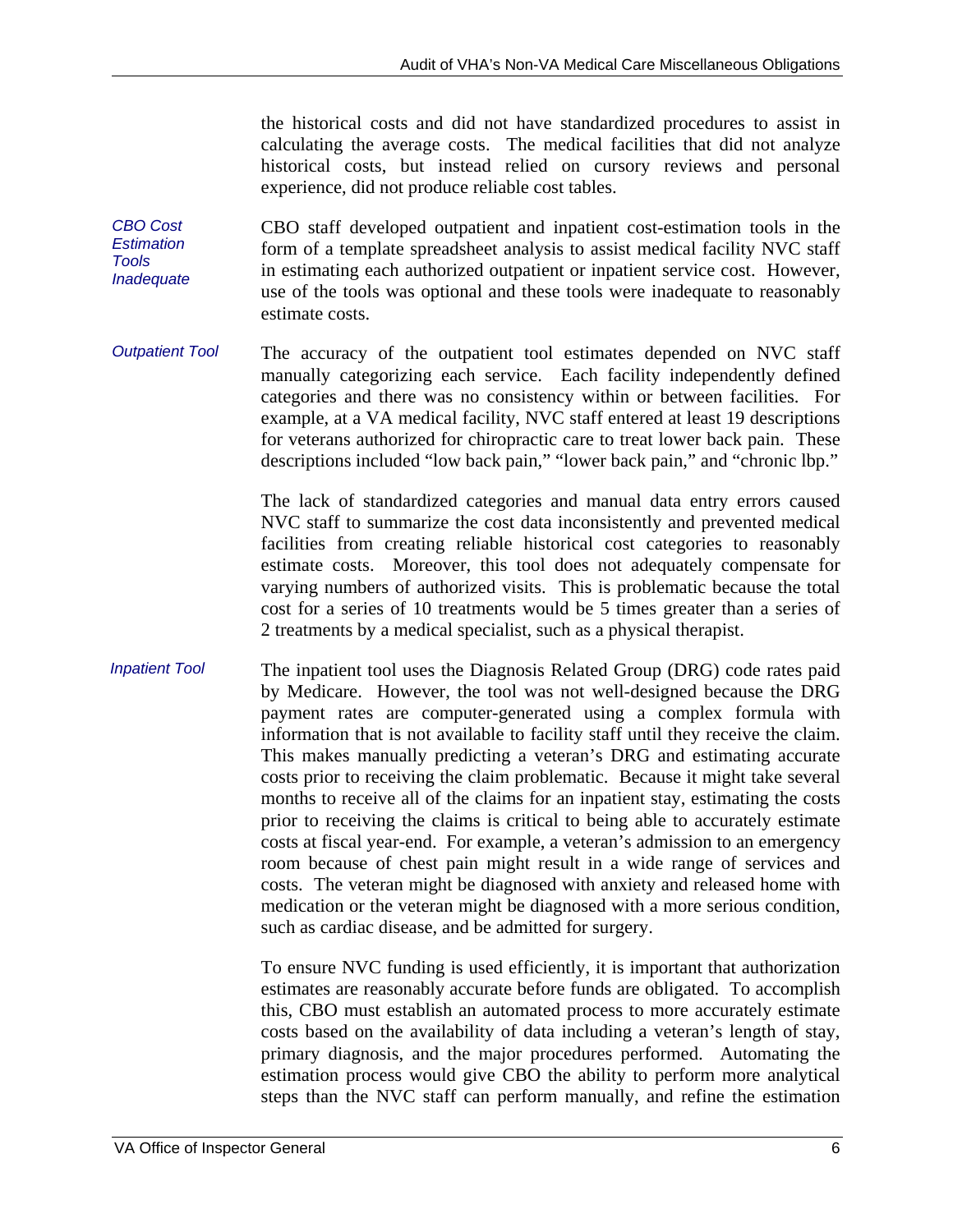process over time—thereby improving the estimates provided to the NVC staff simply by updating the system tool. Although VHA has taken some steps to automate these systems, VHA needs to improve the cost estimation tools available to VA medical facilities to ensure adequate NVC cost estimates are produced consistently.

VHA did not require VA medical facilities to perform ongoing reviews and adjust the costs estimated for the services authorized for each veteran, to better reflect actual costs, especially toward the end of the fiscal year. We reviewed 598 obligations that had about \$200 million of unspent funds at the end of FY 2013 in 38 service lines at 8 randomly selected facilities. The service lines included Inpatient, Outpatient, Contract Dialysis, Homemaker Home Health Aide, and Nursing Home Care.

We found that 19 of the 38 service lines that thoroughly analyzed the historical costs of NVC authorizations and actively monitored overall NVC obligation estimates had obligated about \$32.8 million and returned only about \$2.5 million of their FY 2013 year-end balances (8 percent). The 19 service lines that did not perform these procedures had obligated about \$166.9 million and returned about \$62.0 million of their FY 2013 year balances (37 percent).

Table 1 compares the performance of service lines that analyzed and adjusted NVC obligations with those that did not.

| <b>Analyzed and</b><br><b>Adjusted</b><br><b>Obligation</b> | <b>Service</b><br><b>Lines</b> | FY 2013 Year-End<br><b>Funds Obligated</b><br>(in millions) | <b>Returned</b><br><b>Amount</b><br>(in millions) | <b>Returned</b><br><b>Percent</b> |
|-------------------------------------------------------------|--------------------------------|-------------------------------------------------------------|---------------------------------------------------|-----------------------------------|
| Performed                                                   | 19                             | \$32.8                                                      | \$2.5                                             | 8%                                |
| Not Performed                                               | 19                             | \$166.9                                                     | \$62.0                                            | 37%                               |
| <b>Total</b>                                                | 38                             | \$199.7                                                     | \$64.5                                            |                                   |

### **Table 1. Comparison of Service Lines That Employed Methods That Resulted in More Accurate Estimates With Those That Did Not**

*Source: OIG Analysis of VHA Provided Data* 

VHA needs to implement a mechanism to ensure that VA medical facilities perform ongoing reviews and adjust cost estimates for individual authorized services to better reflect actual costs.

*System Control Limits Facilities' Ability To Deobligate Unused Funds* 

*Cost of Individual Authorized Services Not Actively Monitored and Adjusted* 

> The total obligation amounts for both NVC inpatient and outpatient services are adjusted manually in VistA. However, the Fee Basis Claims System (FBCS) prevents NVC staff from adjusting the estimated amount of obligated funds for each authorized NVC inpatient service in VistA after any payment has been made. This occurs despite an interface between FBCS and VistA, which automatically deducts the actual cost for authorized NVC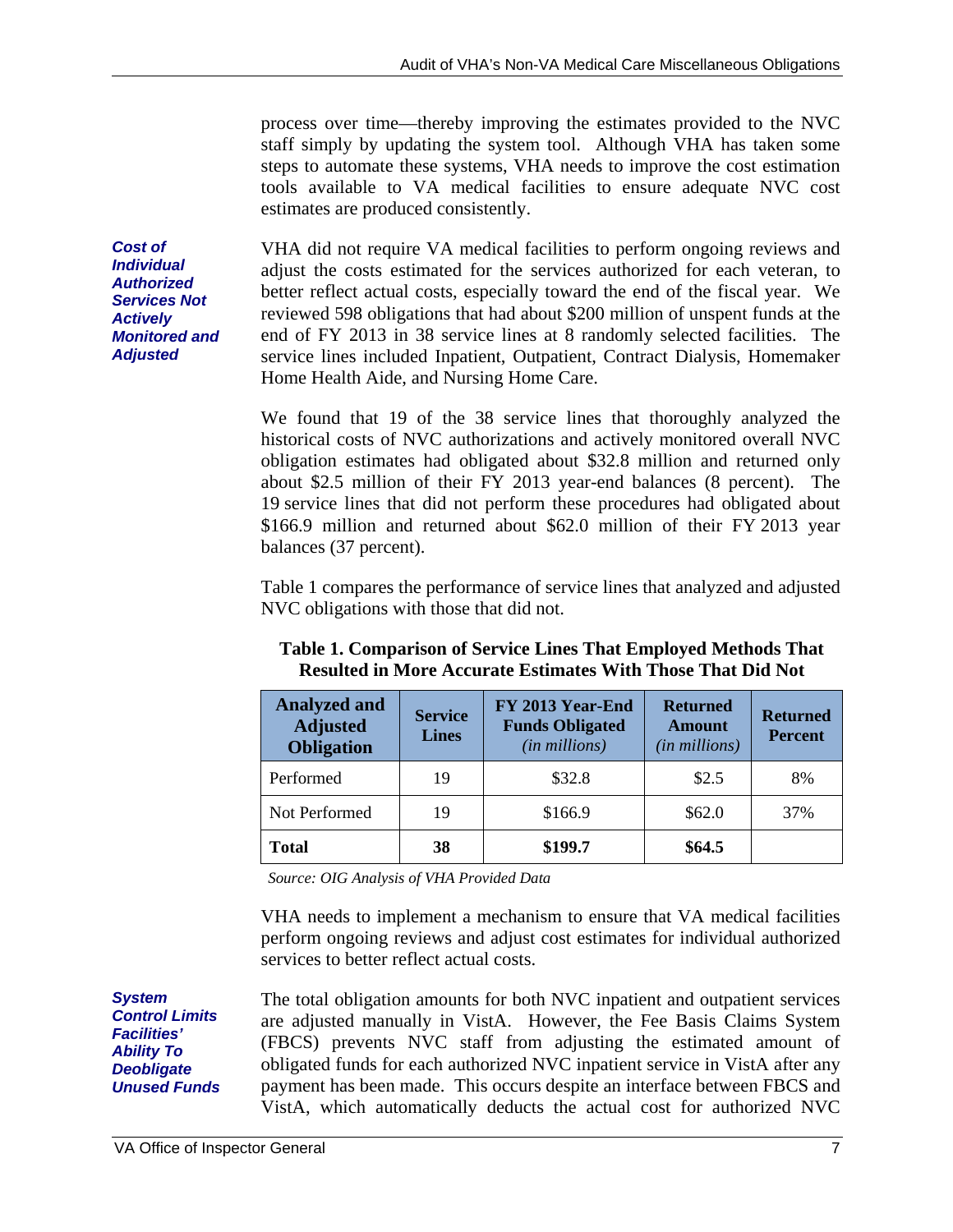inpatient services from the estimated amount of obligated funds. This means that to identify and track the differences between the original estimate and the actual cost, NVC staff are required to manually adjust the total obligation amount to reflect those differences. For example:

*Example 2*  In October 2012, a veteran went to a local emergency room and was admitted as an inpatient for chest pain. The NVC staff estimated the 2-day hospital stay would cost \$10,500. The actual cost totaled about \$4,600. FBCS would not permit NVC staff to reduce the authorization estimate to reflect the actual total paid amount of almost \$4,600. Thus, over \$5,900 remained obligated after paying the claim.

> To reconcile an initial obligation estimate, facility staff are required to manually reduce overestimated obligations. In the previous example, once staff had identified the over obligation, they would need to manually deobligate the unused \$5,900. Only at that point would the funds become available for authorizing additional NVC care.

> This manual adjustment could potentially be automated by adding a *completed* indicator in FBCS signaling final payment for an authorized service had been made. The system could then automatically deobligate the unused portion of the authorized cost from the obligation. VHA needs to update FBCS software to allow inpatient authorizations to be periodically adjusted when the scope of patient care is fully known, as well as allow the system to automatically deobligate unused funds when NVC staff indicate the services associated with this authorization have been paid in full.

> Adding a *completed* indicator would also enable NVC staff to more easily identify incomplete authorizations and give them more time to focus their review efforts on determining why authorizations have unpaid balances. For example, an authorization may not be used if a veteran refuses or no longer needs an authorized service, in which case the facility may find it beneficial to follow up with the veteran to ensure he or she has received the needed medical care.

*VHA Did Not*  VHA did not require facilities to analyze the accuracy of prior-year obligation balances to monitor a facility's effectiveness in managing its NVC obligation balances. None of the facilities we audited had performed a "look-back analysis" to determine the amount of funds they had transferred into or out of each NVC obligation after fiscal year-end. This type of analysis could identify which NVC obligations resulted in the largest transfers and which would need focused efforts to improve facility management of year-end obligation balances.

> OIG's 2015 report, *Audit of VA's Financial Statements for Fiscal Years 2014 and 2013* (Report No. 14-01504-32, November 12, 2014), also found that VA did not have an adequate process to validate the amount of goods and

*Monitor Accuracy of Prior-Year Obligation Balances*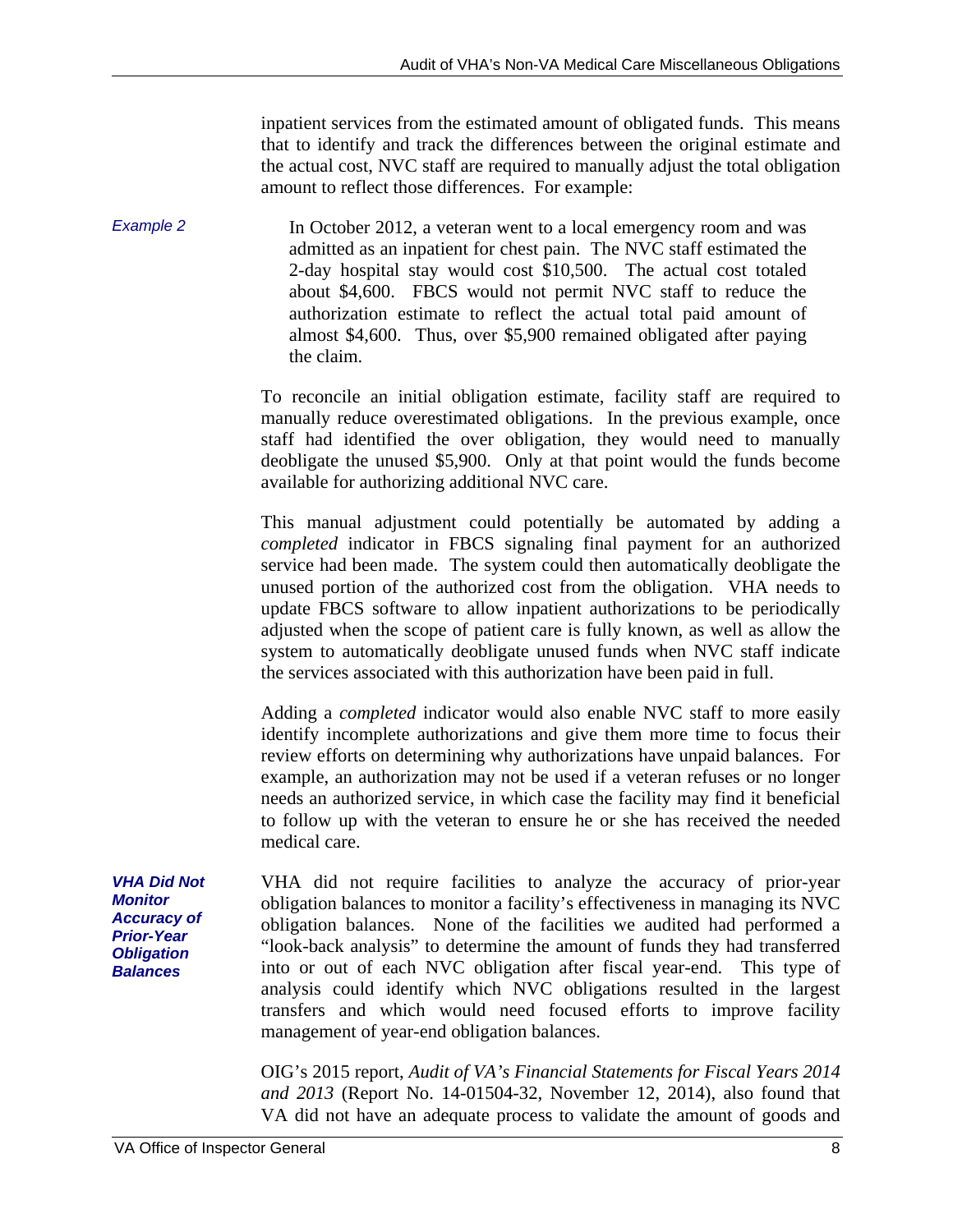services received but not yet paid. We reported that NVC obligations might not fairly represent the services provided to the veterans and that, to address the issue, VA should initiate a look-back analysis, particularly to improve the monitoring and correction of obligation balances at fiscal year-end.

Specifically requiring each VA medical facility to perform a look-back analysis of NVC obligations, with CBO monitoring the results of that analysis, would enable CBO to identify best practices and establish target levels. Identifying facilities that need to improve their NVC obligation estimates would facilitate CBO's efforts to reduce over-obligations for NVC services. VHA needs to implement a mechanism to monitor, from year to year, how effectively VA medical facilities are estimating NVC obligations.

*\$358 Million Could Improve Veterans Access to Care* 

If medical facilities had improved their estimation to an approximate 10 percent variance from the initial authorization, VHA would have had almost \$358 million in additional funds available to provide other medical services to veterans during FY 2013. Based on VHA's calculated average amount paid per unique veteran of \$4,515, the additional \$358 million could have provided NVC services to more than 79,000 additional veterans during FY 2013. In FY 2014, VHA established the Accelerated Care Initiative (ACI) and allocated \$423 million to ensure veterans who waited more than 30 days to see a VA medical provider were authorized to receive NVC.

We analyzed the NVC funds transferred by all facilities and found a strong correlation between the amount of NVC funds returned and ACI funds used. The five facilities that returned the most funds to their fiscal offices after FY 2013 year-end accounted for over \$124 million of the \$543 million in NVC funds returned to local fiscal offices (23 percent). The same five facilities used fewer ACI funds, or about \$59 million of the returned \$124 million (48 percent). All five facilities would have had sufficient funds, had the NVC miscellaneous obligations been managed more effectively.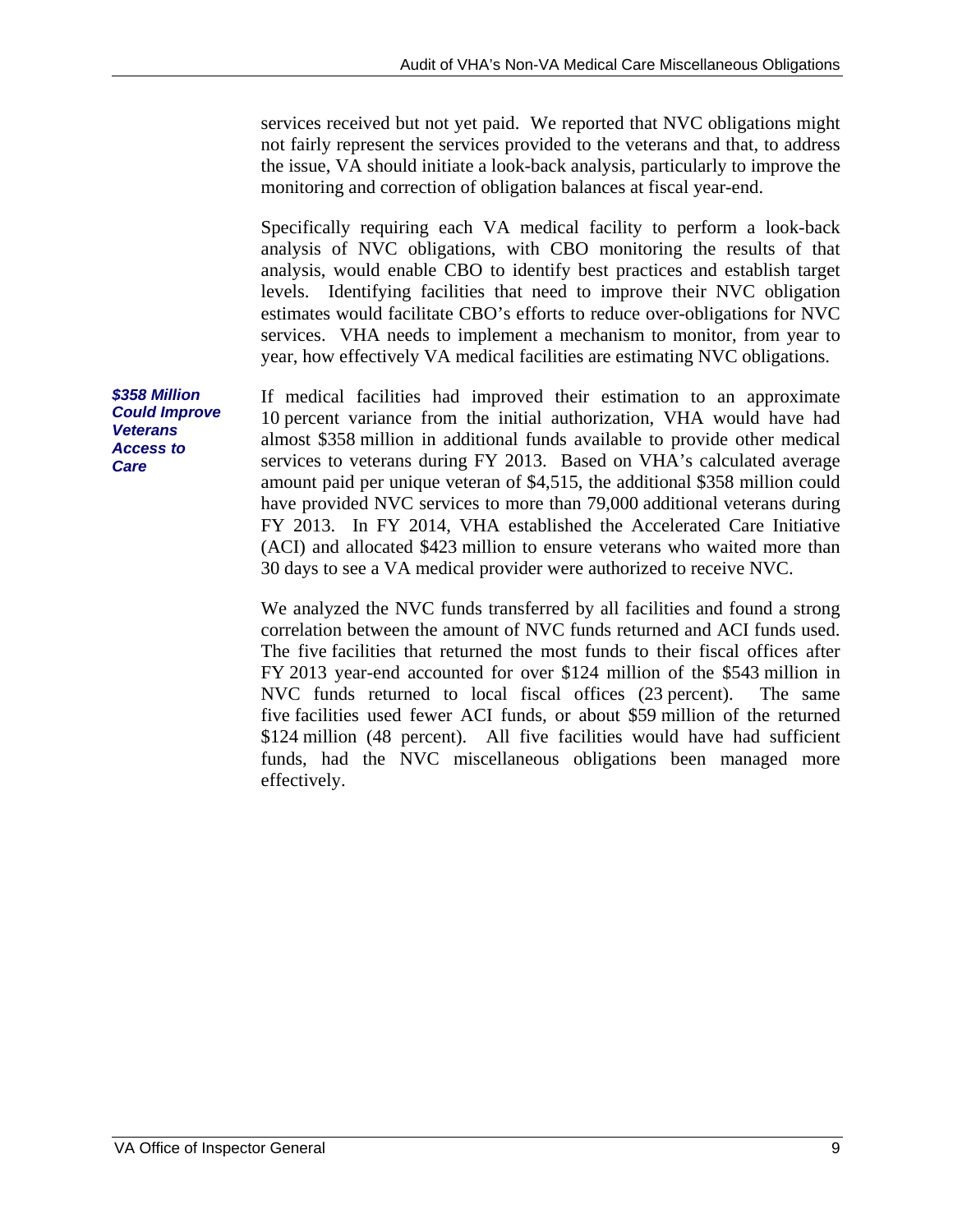Table 2 shows the ACI funds used by the five facilities that returned the most NVC funds to their fiscal offices.

| <b>Facility</b>      | <b>Returned</b><br><b>NVC Funds</b> | <b>ACI Funds</b><br><b>Obligated</b><br><b>FY 2014</b> | <b>ACI</b> as<br><b>Percentage</b><br>of Returned<br>NVC* |
|----------------------|-------------------------------------|--------------------------------------------------------|-----------------------------------------------------------|
| St. Louis HSC, MO    | \$34.1                              | \$10.7                                                 | 31%                                                       |
| Tennessee Valley, TN | \$27.8                              | \$17.2                                                 | 62%                                                       |
| Portland, OR         | \$25.8                              | \$8.0                                                  | 31%                                                       |
| New Orleans HCS, LA  | \$20.2                              | \$12.4                                                 | 61%                                                       |
| Dallas, TX           | \$16.1                              | \$10.8                                                 | 67%                                                       |
| <b>Total</b>         | \$124.0                             | \$59.1                                                 | 48%                                                       |

**Table 2. Funds Returned From NVC and Compared With Accelerated Care Initiative Funds Used** *(dollars in millions)*

 *Source: VA OIG Analysis of VHA Provided Data* 

 *\*Note: All percentages are rounded* 

*Conclusion*  VHA did not effectively estimate the amount of obligations needed to purchase NVC and significant under-or over obligation of these program funds could affect overall VHA operations. VA medical facilities obligated \$543 million more NVC funds than was needed, which prevented the facilities from using these funds during FY 2013.

> Reasonably estimating the amount of funds needed to pay for authorized services allows VA medical facility management to make the best use of its funds by ensuring there are sufficient funds available to pay for the authorized services. It also ensures that excessive funds are not obligated, thus preventing them from being used to provide additional services for veterans.

> VHA did not provide the facilities with adequate cost estimation tools and VA medical facility staff did not adequately adjust cost estimates or analyze the accuracy of prior-year balances. Therefore, VHA is at risk of continuing to allow excessive amounts of NVC funds to go unused. Establishing targets and reducing the over obligation of NVC funds from about 29 to 10 percent would have freed up about \$358 million, which may have provided additional access to NVC services for more than 79,000 veterans during FY 2013.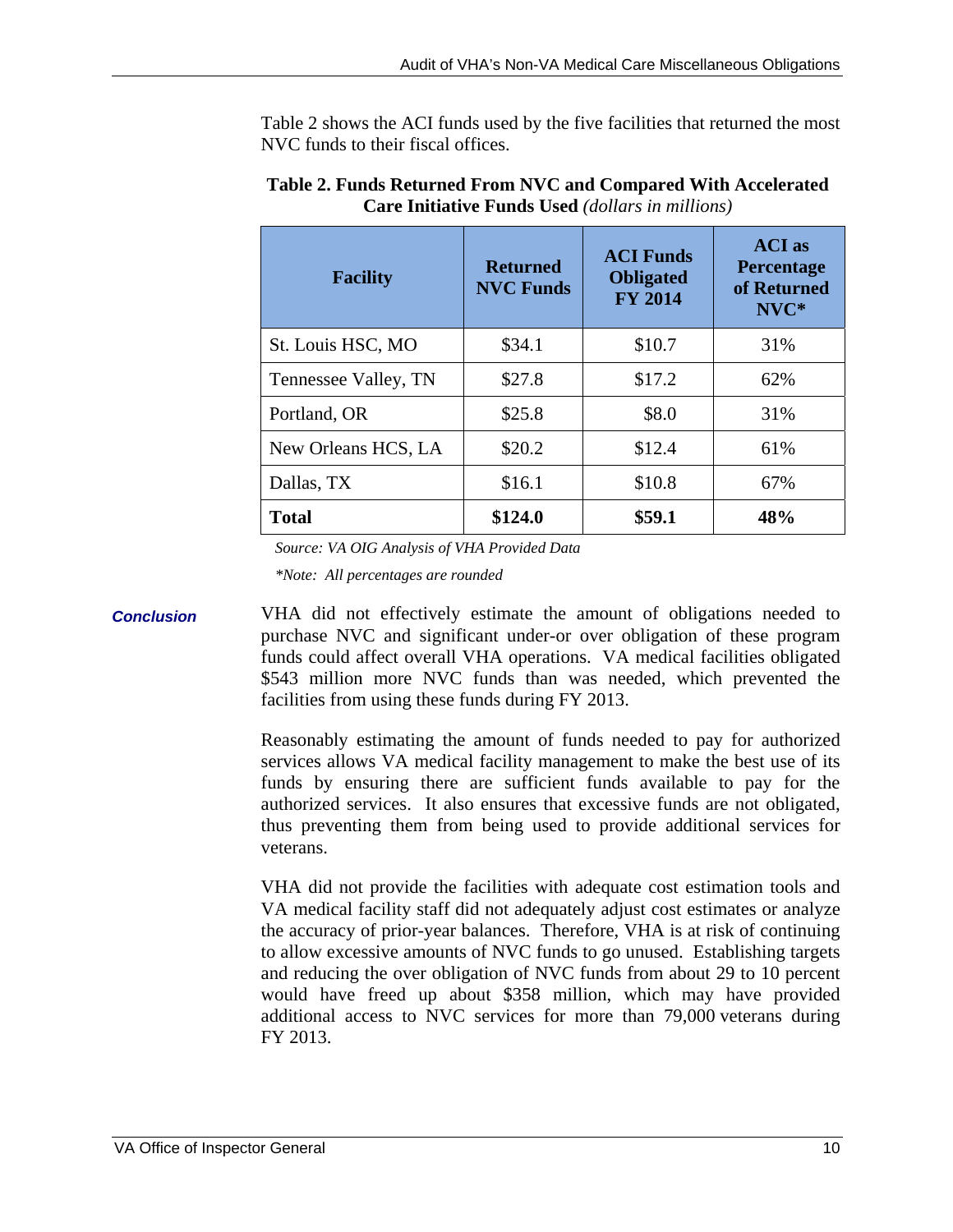### <span id="page-14-0"></span>**Recommendations**

- 1. We recommended that the Under Secretary for Health improve cost estimation tools to ensure adequate Non-VA Care cost estimates are produced consistently.
- 2. We recommended that the Under Secretary for Health implement a mechanism to ensure that VA medical facilities perform ongoing reviews and adjust cost estimates for individual authorized services to better reflect actual costs.
- 3. We recommended that the Under Secretary for Health update Fee Basis Claims System software to ensure inpatient authorizations can be periodically adjusted when the scope of patient care is fully known.
- 4. We recommended that the Under Secretary for Health update Fee Basis Claims System software to allow the system to automatically deobligate unused funds when Non-VA Care staff indicate payments for the authorized services are complete.
- 5. We recommended that the Under Secretary for Health implement a mechanism to monitor how effectively VA medical facilities are estimating Non-VA Care obligations.

#### *Management Comments*  CBO will improve cost estimation tools by issuing a patch in FBCS to use actual local payments at each facility to develop different local cost estimates. Business requirements will be developed to provide near real-time cost estimations that eliminate the need for manual data entry.

CBO now requires all VISN Directors to certify monthly that VAMCs perform ongoing reviews of their FBCS authorizations for the previous month, which includes confirmation that the estimate is valid, the purpose of visit code and numbers of visits is accurate, and the correct obligation was used. To assist VAMCs in identifying authorizations that may not be used, a report will be developed to identify all FBCS authorizations with no activity greater than 120 days past its expiration date.

VHA will implement a required monthly reconciliation tool for every VAMC that will assist in identifying incorrect FBCS authorization estimates based on a change in Veteran required care. The tool will also identify variances between FBCS authorization estimates and FMS obligation estimates, indicating where there are excess funds that should be deobligated. VAMCs will be required to document these variances as a part of the monthly reconciliation report. A business requirements document for a new software system will be developed to ensure the capability to edit both inpatient and outpatient authorization estimates, along with integration of the new software system with VISTA/ IFCAP and FMS.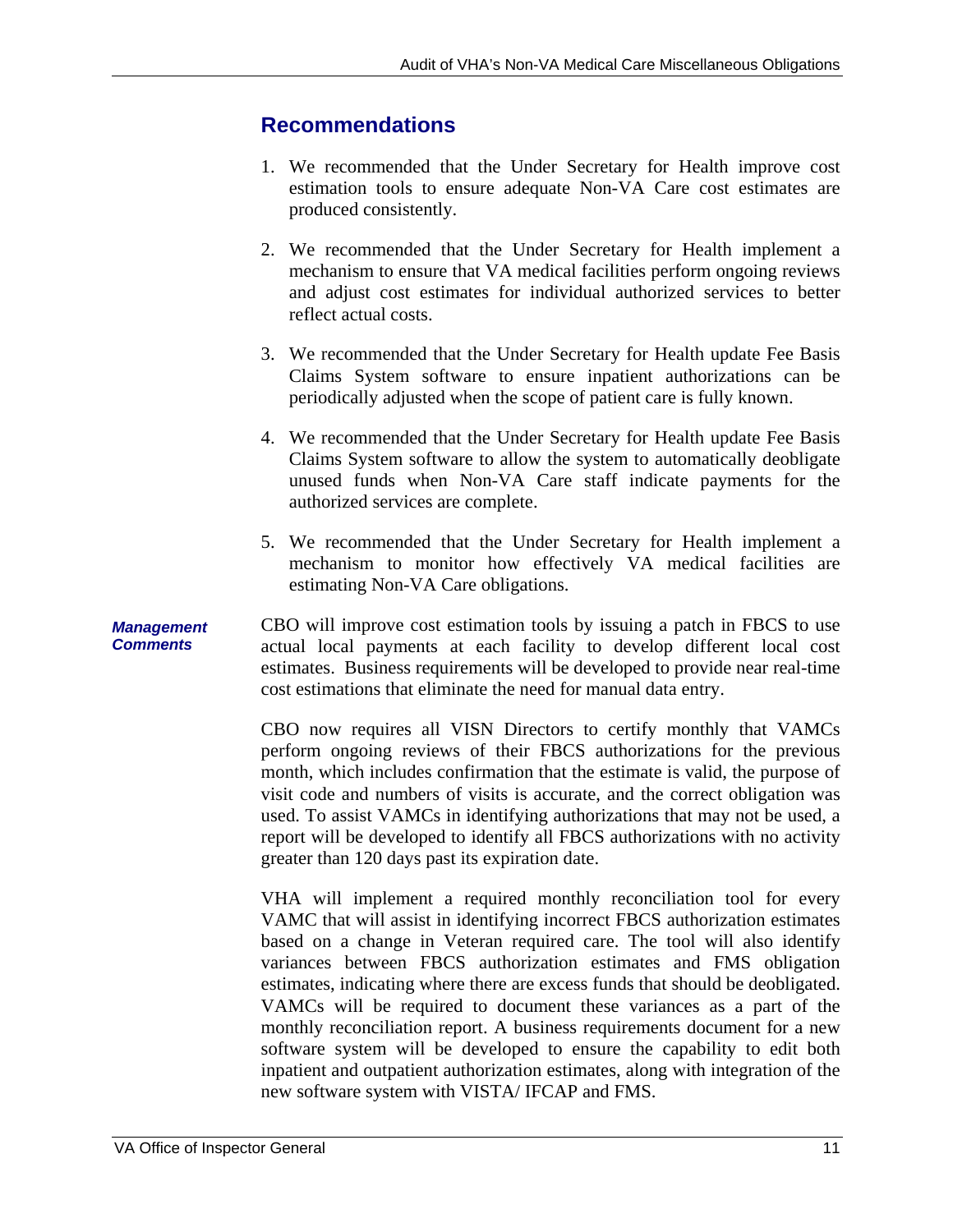Finally, VHA instituted a mechanism for monitoring how effectively VA medical facilities are estimating Non-VA Care obligations. As of November 12, 2015, the Deputy Under Secretary for Health for Operations and Management required all VISN Directors to certify to CBO on a monthly basis that reconciliations of FBCS authorization estimates to FMS obligation estimates are completed, along with reviews of cost estimate accuracy, purpose of visit code, number of visits, and assurance obligation number used is valid.

*OIG Response*  The Under Secretary for Health provided a responsive action plan and comments to address our recommendations. We will monitor VA's progress and follow up on its implementation until all proposed actions are completed.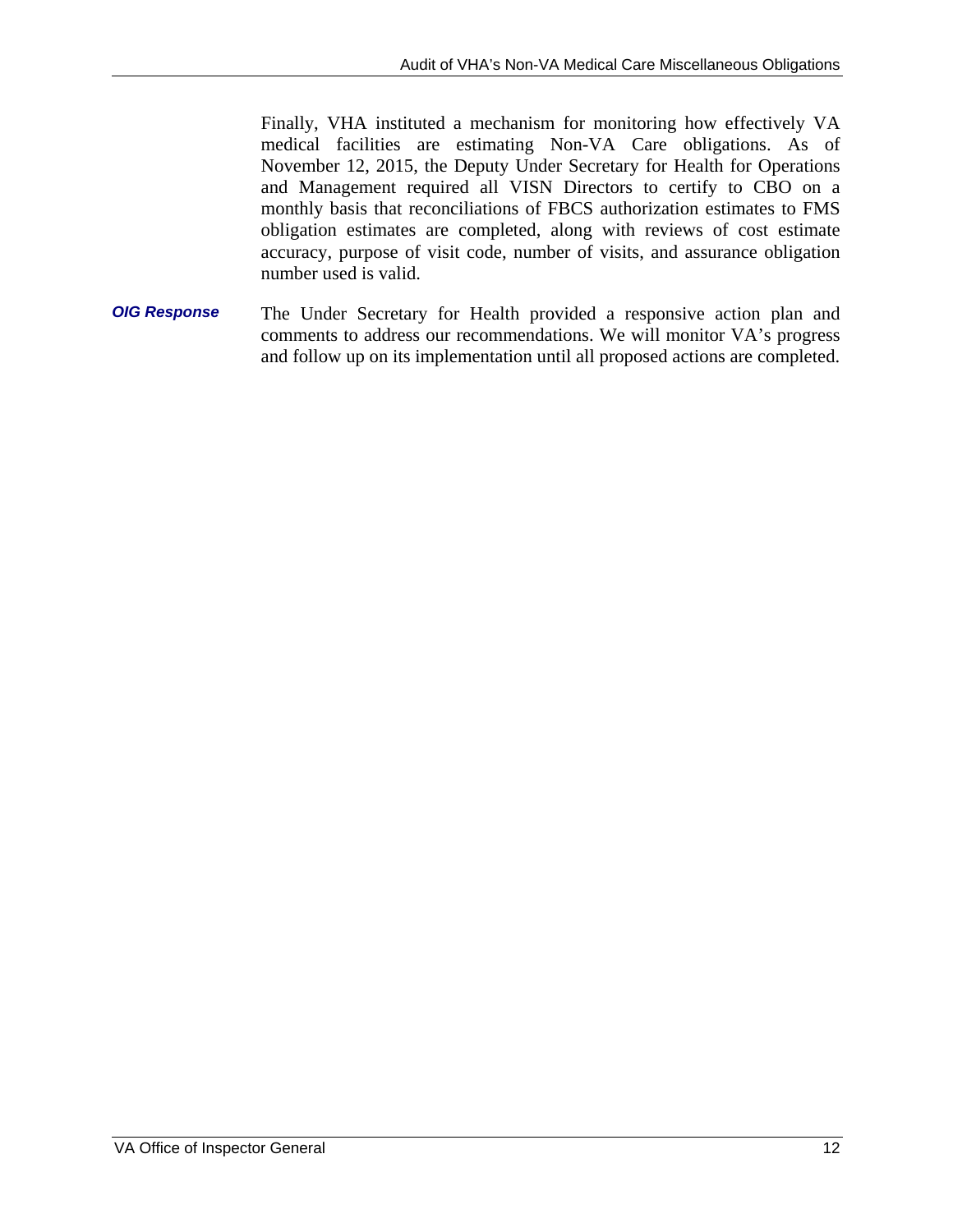#### <span id="page-16-0"></span>**Appendix A Background**

*Appropriations*  Congress appropriates funds to be used within a specific time frame separately from funds that can be used indefinitely. Single-year funds may only be used to pay for obligations incurred during the appropriated fiscal year and cannot be used to authorize new costs after the end of the appropriated year, including new NVC services. These funds must be transferred to the Department of the Treasury if not used after 5 years. If obligated funds exceed the expected need, they are returned from the obligation to the local fiscal office. Funds returned after fiscal year-end are "expired" and can only be used to cover costs of other obligations with insufficient funds from the same fiscal appropriation year.

> No-year funds do not expire at the end of the appropriation year and remain available indefinitely to address other needs. Prior to FY 2015, VA medical facilities were allowed to use Medical Care Collections Funds, which are no-year funds, to provide NVC.

*Organizational Structure and Program Responsibilities*  Responsibility for the NVC Program falls under the National Non-VA Medical Care Program Office, which is in the VHA's Chief Business Office. The National Non-VA Medical Care Program Office is responsible for providing guidance and direction nationwide for program regulations, policies, and procedures. Business compliance oversight of the NVC Program occurs locally in accordance with standards, directives, and guidance issued by the VHA Office of Compliance and Business Integrity.

> To record NVC obligations, VA uses the "1358 Obligation or Change in Obligation" (VA Form 1358), which provides an estimate of funding requirements for non-VA medical care. VA is required to ensure that funds are available to cover the obligation and expenditure prior to entering into an agreement to purchase medical services. Once NVC services are approved, the respective budget and/or finance office is responsible for verifying that funds are available, authorized, and the obligation is recorded in the financial system.

The NVC Program responsibilities are shared as follows:

- **National NVC Program Office:** Manages the NVC Program, under the VHA's Chief Business Office and is located at the Health Administration Center in Denver, CO
- **Chief Financial Officer:** Oversees all financial management activities related to VA's operations, including Miscellaneous Obligations
- perform formal, periodic reviews of the NVC Program **VA Medical Facilities:** Ensure Miscellaneous Obligations are properly managed and are sufficient to pay the facilities' legal obligations and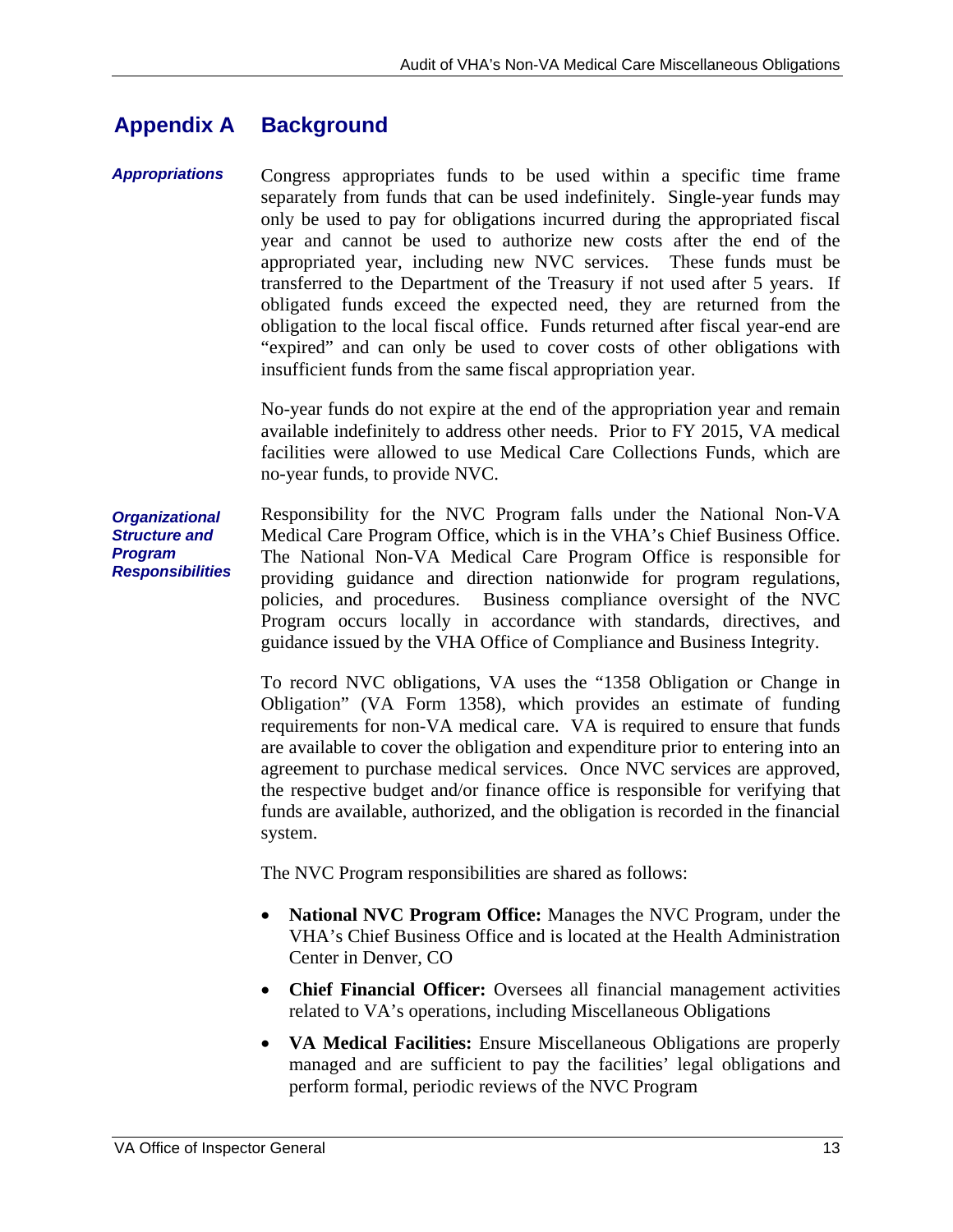# *Non-VA Care*

**Non-VA Care According to VHA data, the total NVC Program expenditures have grown Expenditures Expenditures https://www.fragmanusraphy.org/2010.pdf** from about \$4.4 billion in FY 2010 to about \$5.6 billion in FY 2014. We audited the five largest service lines in the NVC Program. In FY 2013, these service lines—Inpatient, Outpatient, Nursing Home Care, Contract Dialysis, and Homemaker Home Health Aide—accounted for about 92 percent of the total NVC obligations. Figure 3 shows the total NVC expenditures for FY 2010 through FY 2014.

### **Figure 3. Non-VA Care Program Expenditures FY 2010 Through FY 2014**



(*dollars in millions*)

*Source: VHA Support Service Center Provided Data*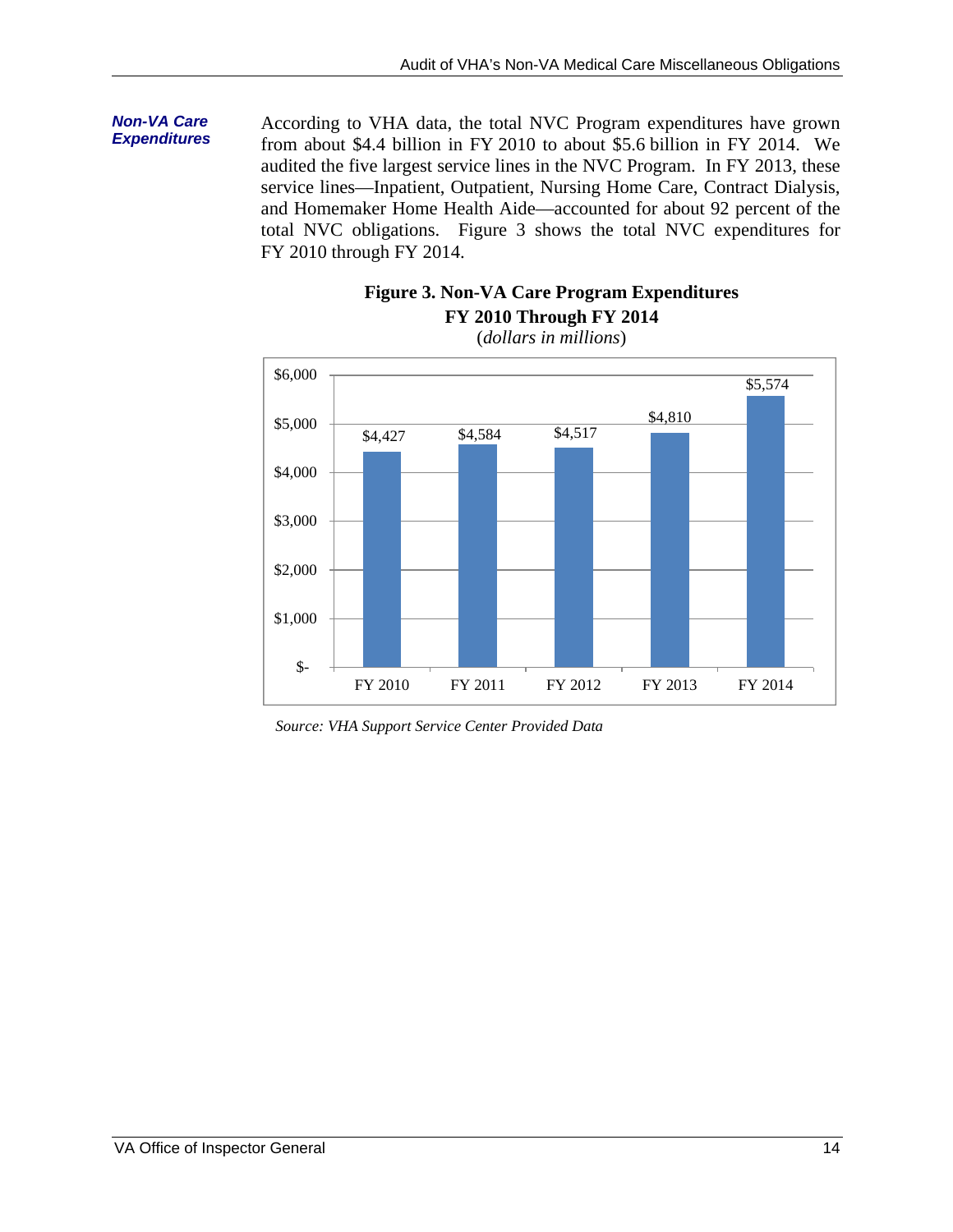#### <span id="page-18-0"></span> **Scope and Methodology Appendix B**

- *Scope*  We conducted our audit from August 2014 through November 2015. Our audit focused on evaluating the adequacy of non-VA medical care miscellaneous obligation cost estimates, and related management and system controls at eight VA facilities. Our audit universe included more than 10,000 obligations outstanding at the end of FY 2013 valued at \$7.3 billion. Because obligations remain open after fiscal year-end to pay for the services authorized under the obligation, we included all open obligations in our universe. This also included obligations from prior fiscal years. We did not assess compliance with financial reporting requirements for obligations because this was out of the scope of this audit.
- *Methodology*  We reviewed applicable laws, VA regulations, policies, and guidelines. We interviewed VHA management and staff to obtain an understanding of their NVC cost estimating procedures. To evaluate whether the 598 sampled obligations were properly developed and estimated, we reviewed a statistically random sample of authorized services for 590 veterans who were paid using obligations with outstanding balances at the end of FY 2013. To assess the accuracy of cost estimates, we compared payment records with the estimates listed in FBCS and other payment tracking systems.
- *Fraud Assessment*  The audit team assessed the risk that fraud, violations of legal and regulatory requirements, and abuse could occur during this audit. The audit team exercised due diligence in staying alert to any potential fraud. We did not identify any instances of fraud during this audit.
- *Data Reliability*  In performing our audit work, we relied on computer-processed financial data obtained from VistA. In addition, we assessed the reliability of FBCS and VistA data by evaluating whether clarity of authorizations and related obligations was considered for each of our eight sampled sites. Specifically, we determined that the category of care was adequately supported by the Computerized Patient Record System consult data, and that the paid amounts in the data were consistent with the payment report data recorded in VistA. Additional data reliability tests included steps to identify any missing data in key fields and compared obligation numbers and paid amounts in VistA with those in FBCS. Based on these tests and assessments, we concluded the data were sufficiently reliable to use to meet the audit's objective of evaluating the adequacy of non-VA medical care miscellaneous obligation cost estimates.
- *Government Standards*  Our assessment of internal controls focused on those controls relating to our audit objectives. We conducted this performance audit in accordance with generally accepted government auditing standards. These standards require that we plan and perform the audit to obtain sufficient, appropriate evidence to provide a reasonable basis for our findings and conclusions based on our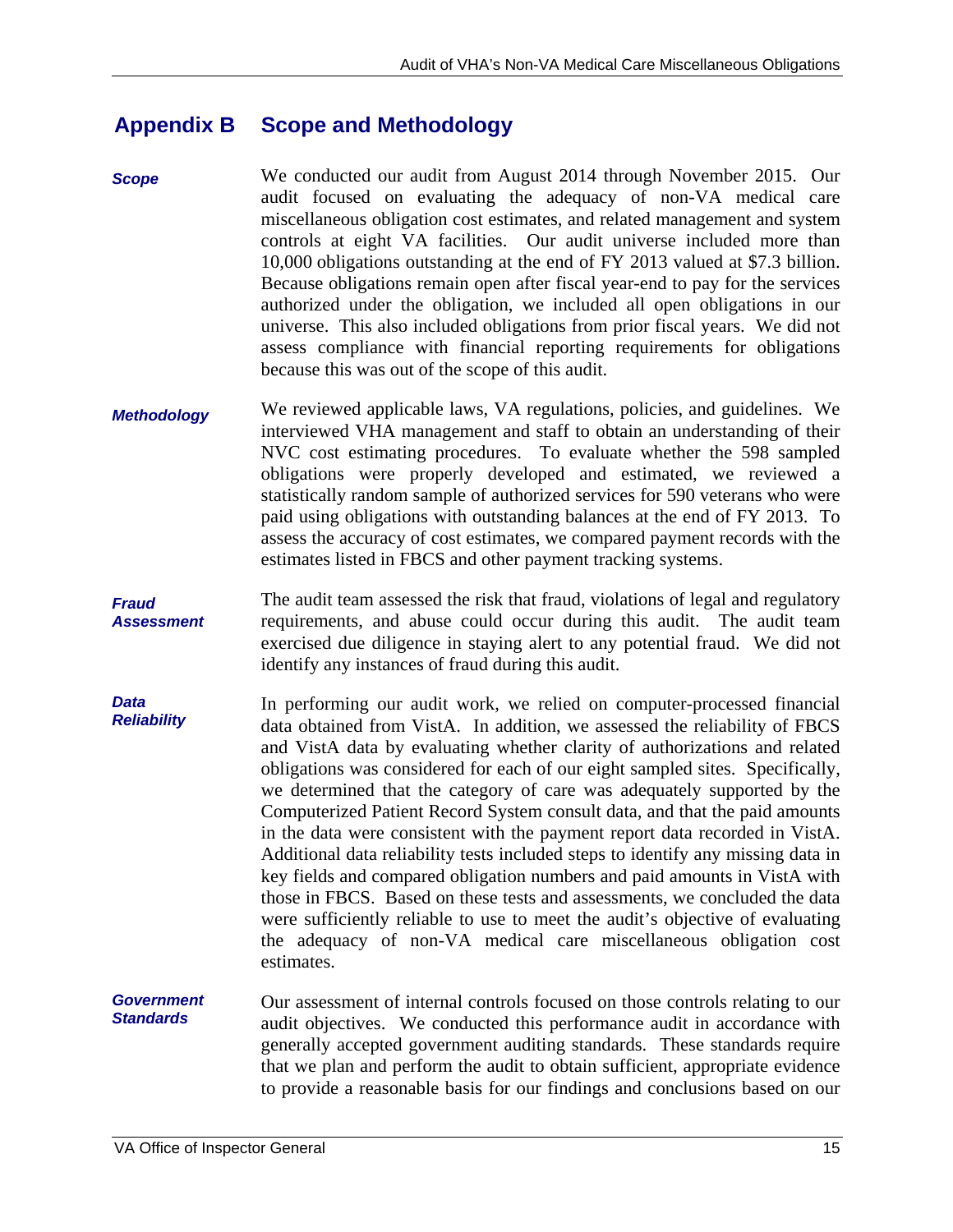audit objective. We believe that the evidence obtained provides a reasonable basis for our findings and conclusions based on our audit objective.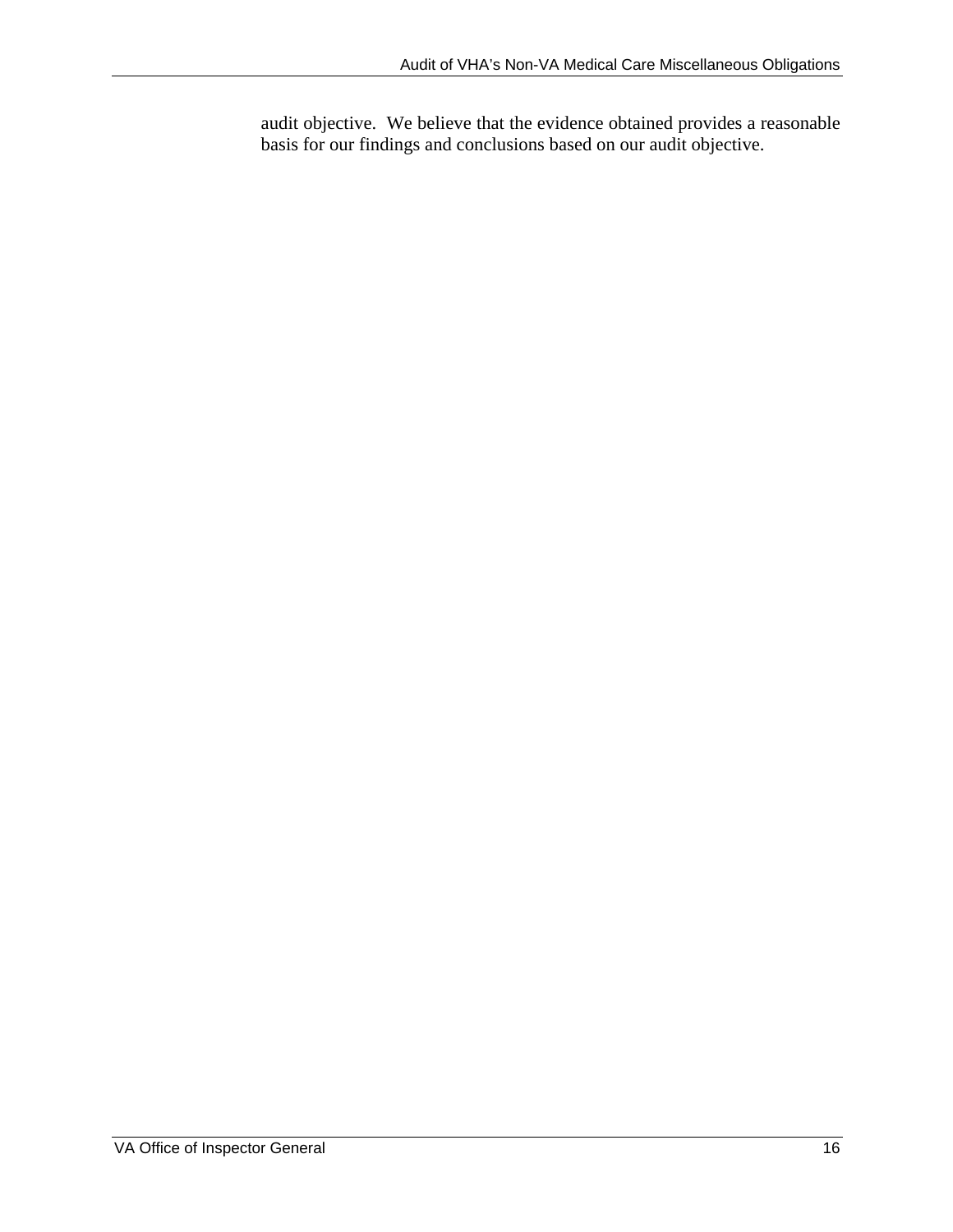#### <span id="page-20-0"></span>**Appendix C Statistical Sampling Methodology**

To determine whether VA medical facilities effectively managed obligations to purchase non-VA medical care, we sampled eight facilities that used NVC services during FY 2013.

*Population*  We included five service lines in our universe:

- Outpatient
- Inpatient
- Contract Dialysis
- Nursing Home Care
- Homemaker Home Health Aide

This was accomplished by evaluating the sum of the service line obligations as a percent of the total obligations. The selected service lines comprised 10,026 miscellaneous obligations and equaled 92 percent of the total NVC obligations of \$7.9 billion.

*Sampling Design*  We randomly selected eight sample facilities and designed our sample to ensure that all facilities had a chance of being selected. We selected our sample using probability proportional to size sampling methodology based on the dollar value variance between the obligation amounts for the five selected service lines at FY 2013 year-end and the obligation amounts for the same obligations on May 14, 2014.

> We selected two certainty sites based on the largest dollar variance, with the remaining six sampled facilities selected based on a stratified, systematic, probability proportional to size (variance of dollar value adjustments) approach.

> The sample was based on two strata, negative variance and positive variance (selection of four facilities from the negative stratum, and two facilities from the positive stratum).

> We used the actual variance from September 30, 2013, through March 31, 2015, for our audit results. We only used the sample to select our sites to validate the policies and procedures in place during our audit period.

> Table 3 lists the number of obligations evaluated, the total amount of NVC unspent funds obligated at the end of FY 2013, and the amount of funds returned or added to NVC obligations from October 1, 2013, through March 31, 2015, in descending order of Returned (Added) NVC amount for each of the eight facilities selected in our sample.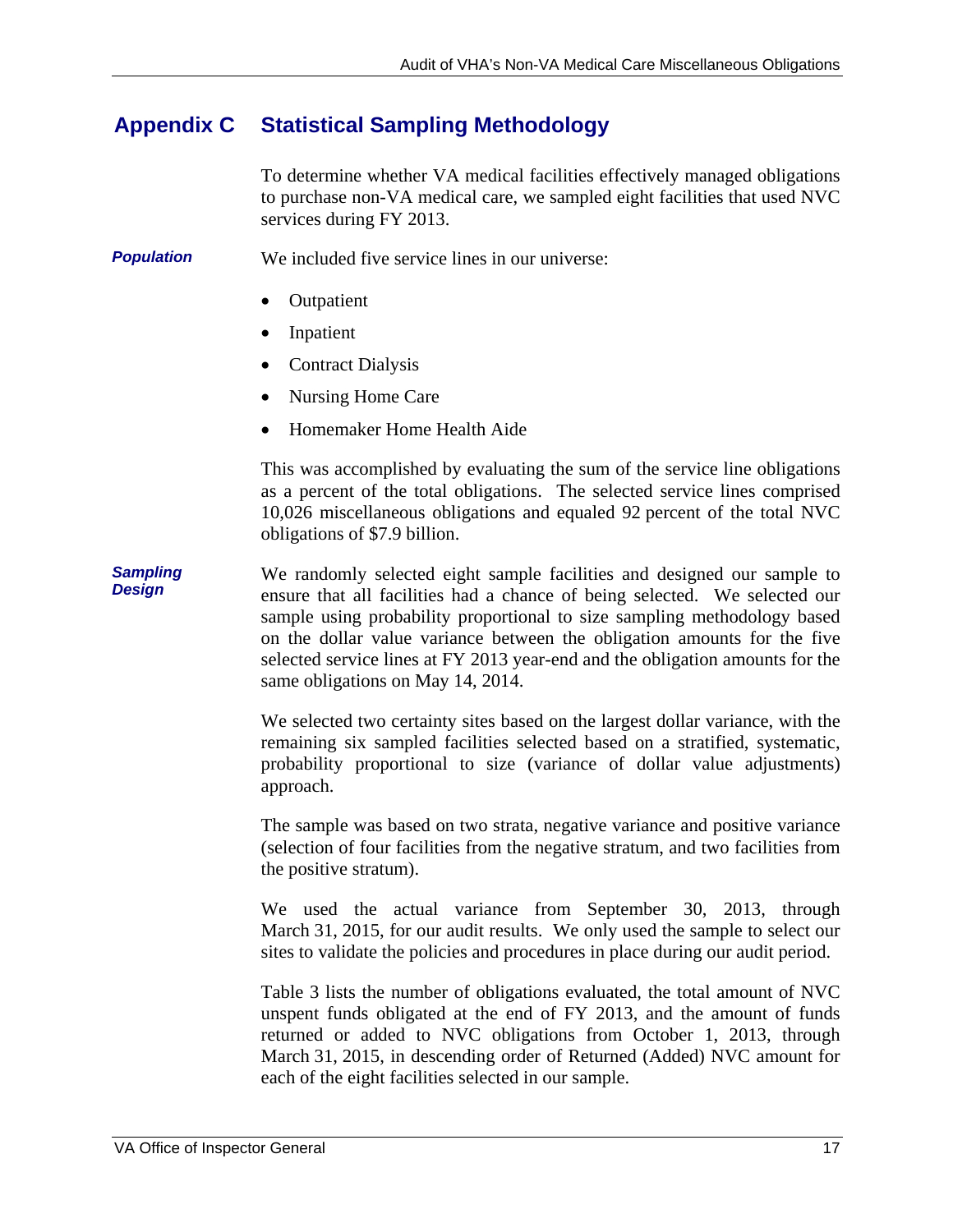| <b>Facility</b>                            | <b>Number of</b><br><b>NVC</b><br><b>Obligations</b><br><b>Evaluated</b> | <b>Unspent NVC</b><br><b>Funds</b><br><b>Obligated at</b><br><b>FY 2013</b><br><b>Year-End</b> | <b>Returned</b><br>(Added) NVC<br><b>Amount</b> | <b>Returned</b><br>(Added)<br><b>Percent</b> |
|--------------------------------------------|--------------------------------------------------------------------------|------------------------------------------------------------------------------------------------|-------------------------------------------------|----------------------------------------------|
| SE Louisiana HCS,<br>New Orleans, LA       | 45                                                                       | \$91.2                                                                                         | \$34.1                                          | 37.4%                                        |
| VA St. Louis HCS,<br>St. Louis, MO         | 146                                                                      | \$22.8                                                                                         | \$17.4                                          | 76.4%                                        |
| Minneapolis VA HCS,<br>Minneapolis, MN     | 181                                                                      | \$28.7                                                                                         | \$9.0                                           | 31.5%                                        |
| Clement J. Zablocki<br>VAMC, Milwaukee, WI | 40                                                                       | \$16.1                                                                                         | \$8.3                                           | 52.0%                                        |
| Michael E. DeBakey<br>VAMC, Houston, TX    | 21                                                                       | \$17.0                                                                                         | \$4.8                                           | 28.0%                                        |
| Cheyenne VAMC<br>Cheyenne, WY              | 102                                                                      | \$4.8                                                                                          | \$0.8                                           | 16.9%                                        |
| Fargo VA HCS<br>Fargo, ND                  | 29                                                                       | \$6.3\$                                                                                        | (\$1.3)                                         | $(20.4\%)$                                   |
| VA Southern Nevada<br>HCS, Las Vegas, NV   | 34                                                                       | \$12.7                                                                                         | (\$8.7)                                         | $(68.6\%)$                                   |
| <b>Total</b>                               | 598                                                                      | \$199.7                                                                                        | \$64.5                                          | 32.3%                                        |

**Table 3. Obligation Estimate Accuracy at Each Sampled Facility**  *(dollars in millions)* 

Source: OIG Analysis of VHA Provided Data

*HCS=Health Care System, VAMC=Veterans Affairs Medical Center* 

*Note: Column total differences due to rounding*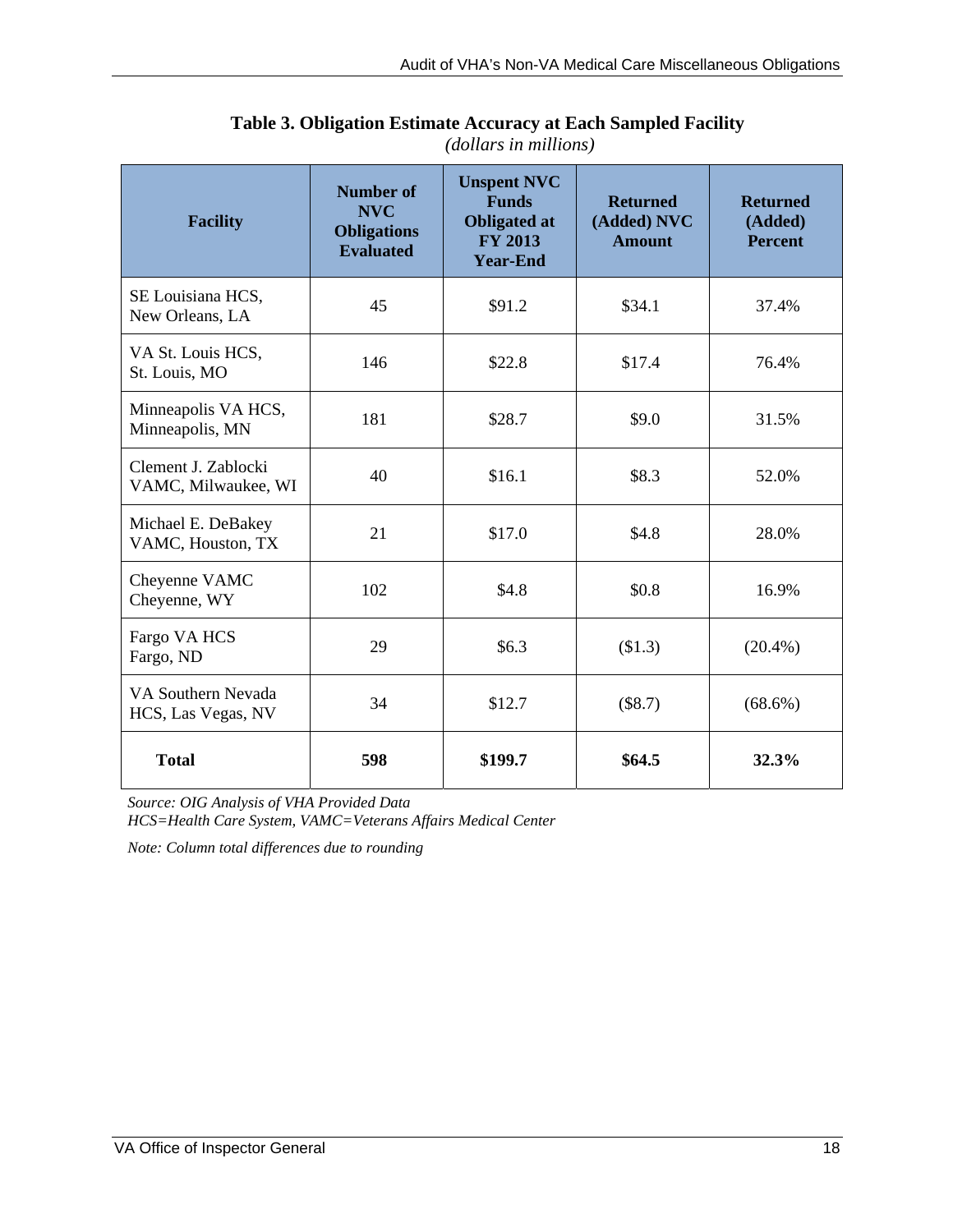# <span id="page-22-0"></span>**Appendix D Potential Monetary Benefits in Accordance With Inspector General Act Amendments**

| <b>Recommendations</b> | <b>Explanation of Benefits</b>                                                                                    | <b>Better Use of</b><br><b>Funds</b> | <b>Questioned</b><br>Costs |
|------------------------|-------------------------------------------------------------------------------------------------------------------|--------------------------------------|----------------------------|
| $1 - 5$                | Strengthen program controls<br>to ensure excessive program<br>funds are not over-obligated<br>at fiscal year-end. | \$358,000,000                        | \$0                        |
|                        | <b>Total</b>                                                                                                      | \$358,000,000                        | \$0                        |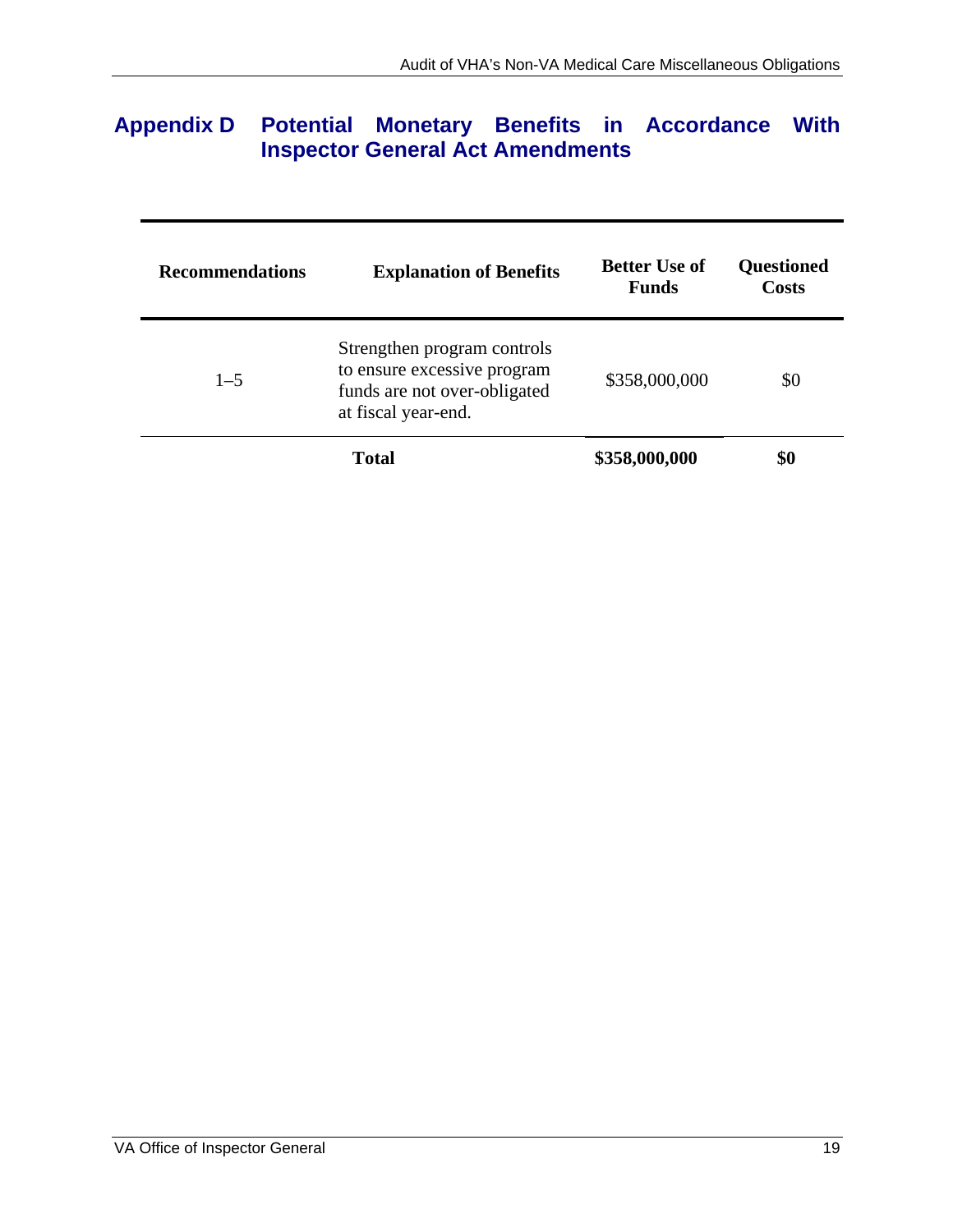# <span id="page-23-0"></span>**Appendix E Under Secretary for Health Comments**

|       | <b>Department of</b><br><b>Memorandum</b><br><b>Veterans Affairs</b>                                                                                   |
|-------|--------------------------------------------------------------------------------------------------------------------------------------------------------|
| Date: | December 7, 2015                                                                                                                                       |
| From: | Under Secretary for Health (10)                                                                                                                        |
| Subj: | OIG Draft Report, Audit of Veterans Health Administration (VHA) Non-VA Medical<br>Care Obligations, (Project Number 2014-02465-R8-0119) (VAIQ 7658691) |
| To:   | Assistant Inspector General for Audits and Evaluations (52)                                                                                            |
|       | 1. I have reviewed the draft report and concur with recommendations made to the<br>Veterans Health Administration.                                     |
|       | 2. Attached is the action plan for recommendations 1, 2, 3, 4, and 5. VHA considers<br>recommendation 5 fully implemented and requests closure.        |
|       | 3. If you have any questions, please contact Karen M. Rasmussen, M.D., Director,<br>Management Review Services (10AR) at VHA10ARMRS2@va.gov.           |
|       | (original signed by:)                                                                                                                                  |
|       | David J Shulkin, M.D.                                                                                                                                  |
|       |                                                                                                                                                        |
|       | Attachments                                                                                                                                            |
|       |                                                                                                                                                        |
|       |                                                                                                                                                        |
|       |                                                                                                                                                        |
|       |                                                                                                                                                        |
|       |                                                                                                                                                        |
|       |                                                                                                                                                        |
|       |                                                                                                                                                        |
|       |                                                                                                                                                        |
|       |                                                                                                                                                        |
|       |                                                                                                                                                        |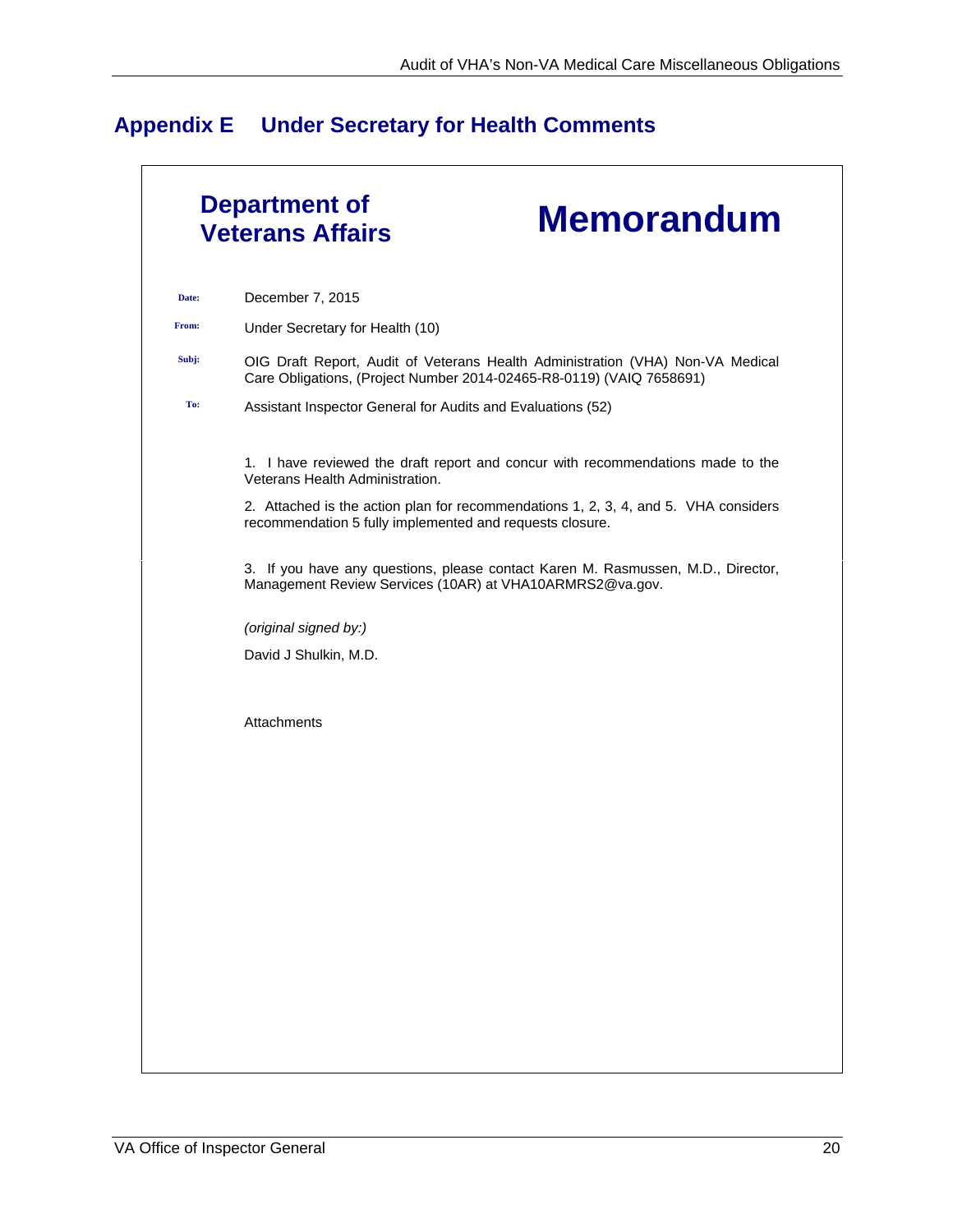**Attachment** 

#### **VETERANS HEALTH ADMINISTRATION (VHA) Action Plan**

#### **OIG Draft Report, Veterans Health Administration Audit of Non-VA Medical Care Obligations**

**Date of Draft Report: November 5, 2015** 

| <b>Recommendations/</b> | <b>Status</b> | <b>Target Completion</b> |  |
|-------------------------|---------------|--------------------------|--|
| <b>Actions</b>          |               | <b>Date</b>              |  |
|                         |               |                          |  |

#### **Recommendation 1. We recommended that the Under Secretary for Health improve cost estimation tools to ensure adequate Non-VA Care cost estimates are produced consistently.**

#### VHA Comments: Concur

The Veterans Health Administration (VHA) Chief Business Office (CBO) will improve cost estimation tools to ensure more consistent cost estimates for Non-VA care are produced.

VHA's CBO will issue a patch to the Fee Basis Claims System (FBCS), which will enhance the cost estimation tool currently available. This patch will use actual payments, local to each facility thereby accounting for different locality rates to develop the cost estimate. This enhancement also allows the cost estimate to be built in the FBCS software and entered versus the current process of having to leave FBCS to run the cost estimate and then come back into FBCS to manually enter the amounts.

Additionally, CBO will develop business requirements document for a future state solution using a Predictive Analytics model to provide near real-time cost estimations utilizing patient history and care locality information in addition to claim data available in the Program Integrity Tool Repository.

To complete this action plan, VHA will provide the following documentation:

- 1) FBCS Patch implementation confirmation
- 2) Business requirements document

Status Target Completion Date In process October 2016

**Recommendation 2. We recommended that the Under Secretary for Health implement a mechanism to ensure that VA medical facilities perform ongoing reviews and adjust cost estimates for individual authorized services to better reflect actual costs.** 

#### VHA Comments: Concur

To ensure VA medical facilities perform ongoing reviews to more accurately adjust estimates for individual authorized services and better reflect actual costs, VHA issued a memorandum to Veterans Integrated Service Networks (VISNs) on November 12, 2015, requiring every VISN to certify monthly that its Veterans Affairs Medical Centers (VAMCs) have reviewed their FBCS authorizations for the previous month. This review includes confirming that the FBCS estimate is valid, the purpose of visit code is accurate, the number of visits is accurate, and the correct obligation number was used.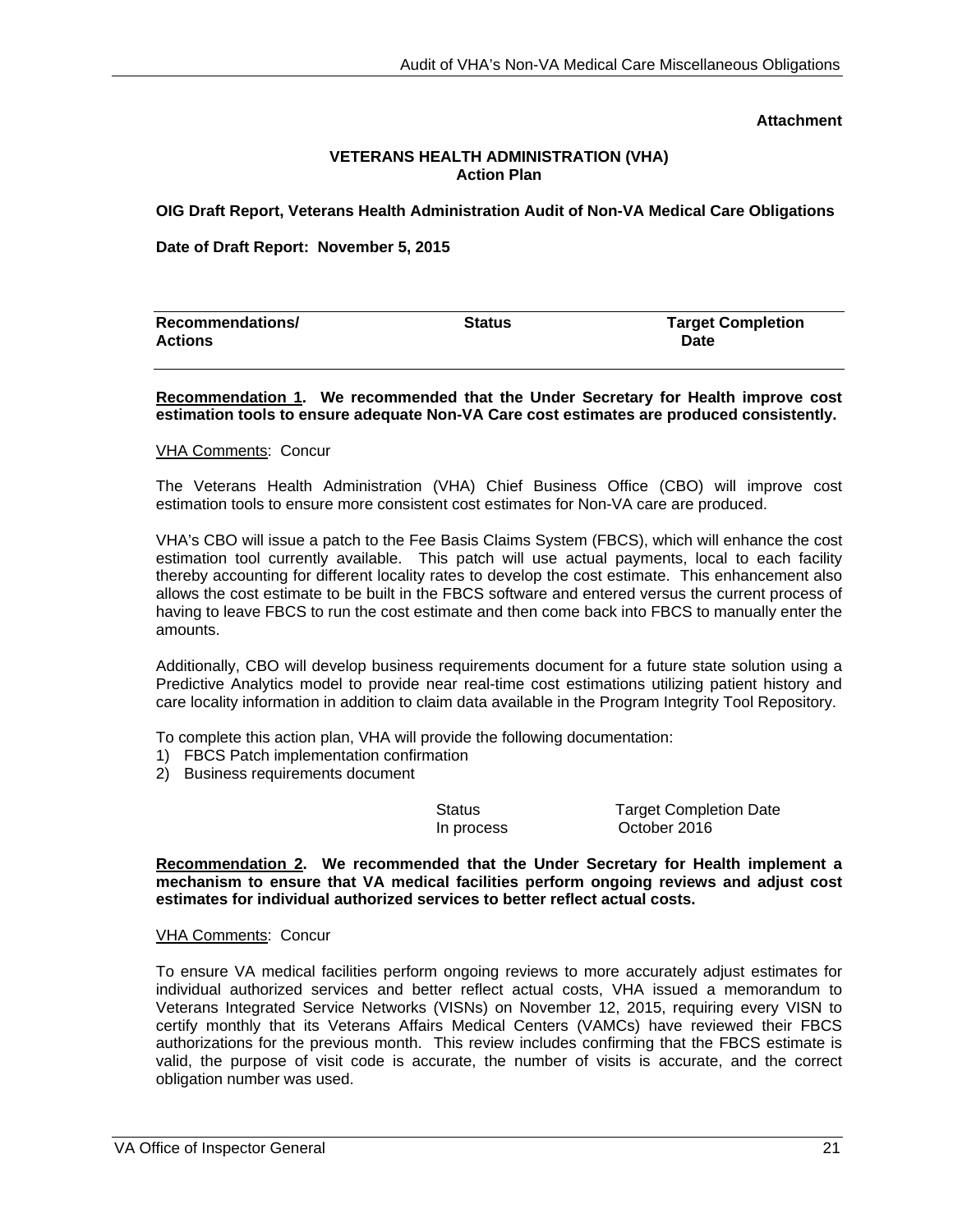Furthermore, VHA's CBO will develop a report to identify all FBCS authorizations with no activity greater than 120 days past its "Authorized To" date (expiration date) for VAMCs to use as a tool for identifying authorizations, which may not be used.

To complete this action, VHA will provide the following documentation:

- 1) A copy of the memorandum issued to VISNs on November 12, 2015
- 2) Two samples of report identifying unused authorizations

In process October 2016

Status Target Completion Date

**Recommendation 3. We recommended that the Under Secretary for Health update Fee Basis Claims System software to ensure inpatient authorizations can be periodically adjusted when the scope of patient care is fully known.** 

#### **VHA Comments: Concur**

VHA concurs that software to ensure inpatient authorizations can be periodically adjusted when the scope of care is fully known will result in more accurate reflection of actual costs.

VHA will implement the monthly reconciliation tool required to be completed by every VAMC, which will assist in identifying FBCS authorization estimates that are incorrect or high/low simple based on a change in care required by the Veteran. VAMCs are required to identify and document these variances as part of the monthly reconciliation report, which is kept on file and available for both internal and external reviewers.

VHA will develop a business requirements document for a new software system as part of the Care in the Community (CITC) future state. Ensuring the capability to edit both inpatient and outpatient authorization estimate will be one of the requirements, along with integration of this new system to both Veterans Health Information Systems and Technology Architecture/ Integrated Funds Control, Accounting and Procurement (VISTA/IFCAP) and Financial Management System (FMS) to reduce as many of the manual processes as possible.

To complete this action, VHA will provide the following documentation:

- 1) CBO will provide sample facility monthly reconciliation reports
- 2) Business requirements document for a new software system with capability to edit inpatient and outpatient authorization estimate

Status Target Completion Date In process October 2016

**Recommendation 4. We recommended that the Under Secretary for Health update Fee Basis Claims System software to allow the system to automatically deobligate unused funds when Non-VA Care staff indicate payments for the authorized services are complete.** 

#### **VHA Comments: Concur**

VHA concurs that the ability to automatically deobligate unused funds when Non-VA Care staff indicate payments for the authorized services are complete will result in more accurate reflection of actual costs.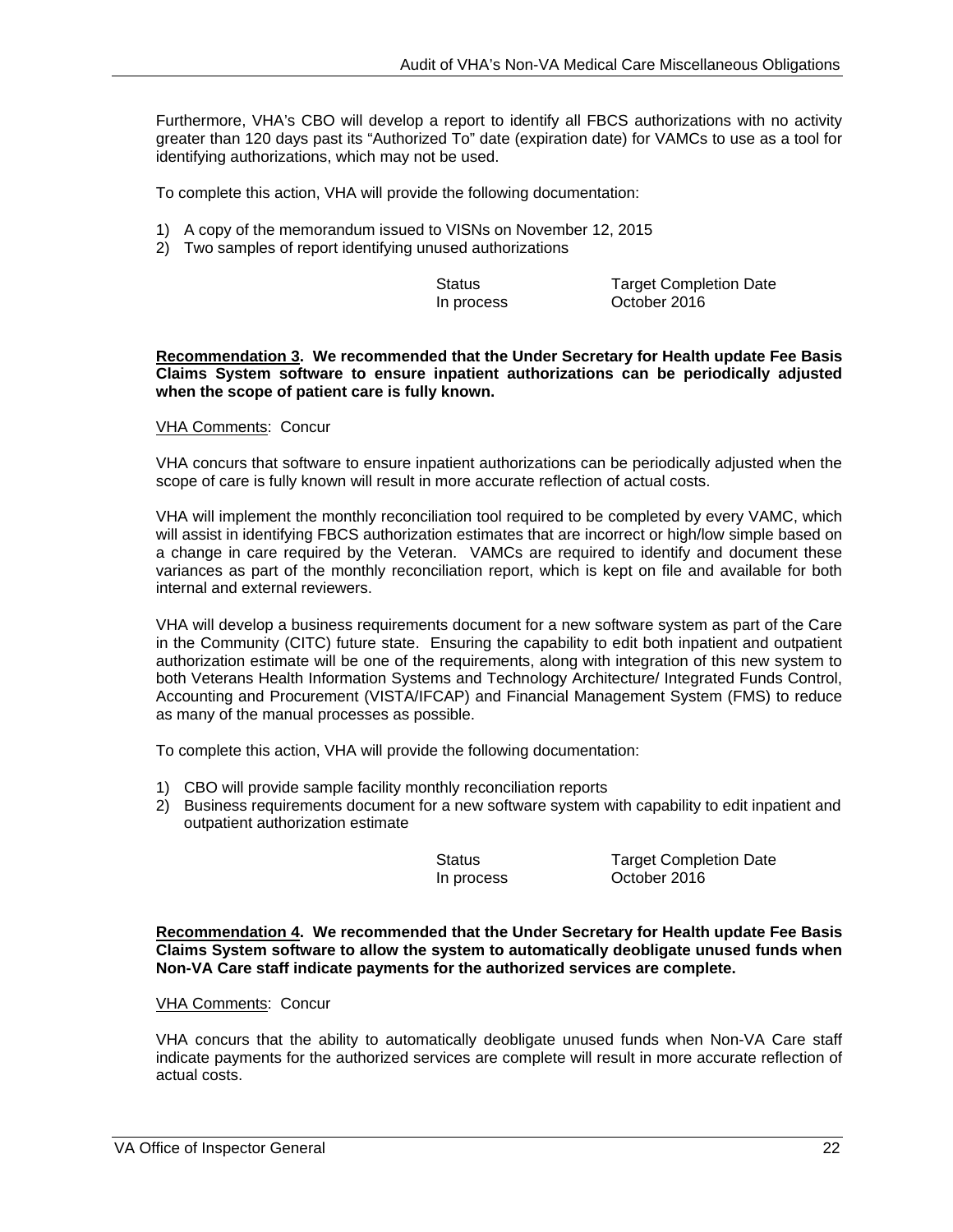To address this recommendation, VHA will implement the monthly reconciliation tool required to be completed by every VAMC, which will assist stations in identifying variances between FBCS authorization estimates and FMS obligation estimates, indicating where there are excess funds, which can be deobligated or adjusted in either FBCS (outpatient) or FMS.

 authorization estimates will be one of the requirements, along with integration of this new system to VHA will develop a business requirements document for a new software system as part of the Care in the Community (CITC) future state. Ensuring the capability to edit both inpatient and outpatient both VISTA/IFCAP and FMS to reduce as many of the manual processes as possible.

To complete this action, VHA will provide the following documentations:

- 1) CBO will provide a sample of facility monthly reconciliation reports
- 2) Business requirements document for a new software system with capability to edit inpatient and outpatient authorization estimate

Status Target Completion Date In process October 2016

**Recommendation 5. We recommended that the Under Secretary for Health implement a mechanism to monitor how effectively VA medical facilities are estimating Non-VA Care obligations.** 

#### **VHA Comments: Concur**

VHA instituted a mechanism for monitoring how effectively VA medical facilities are estimating Non-VA Care obligations. The monitoring mechanism requires each VISN Director to certify on a monthly basis, that their assigned stations have completed and documented the reconciliations of Fee Basis Claims System (FBCS) authorization estimates to Financial Management System obligation estimates, and reviews of FBCS authorizations ensuring the accuracy of the cost estimate, purpose of the visit code, number of visits, and the obligation number is valid. VISN Director certifications are to be submitted to the Chief Business Officer for Purchased Care. On November 12, 2015, the Deputy Under Secretary for Health for Operations and Management required all VISN Directors to initiate this monitoring mechanism. VHA considers this monitoring mechanism fully implemented and requests closure of this recommendation. Supporting documentation will be provided separately.

> **Status** Complete

Target Completion November 2015 Date

Veterans Health Administration December 2015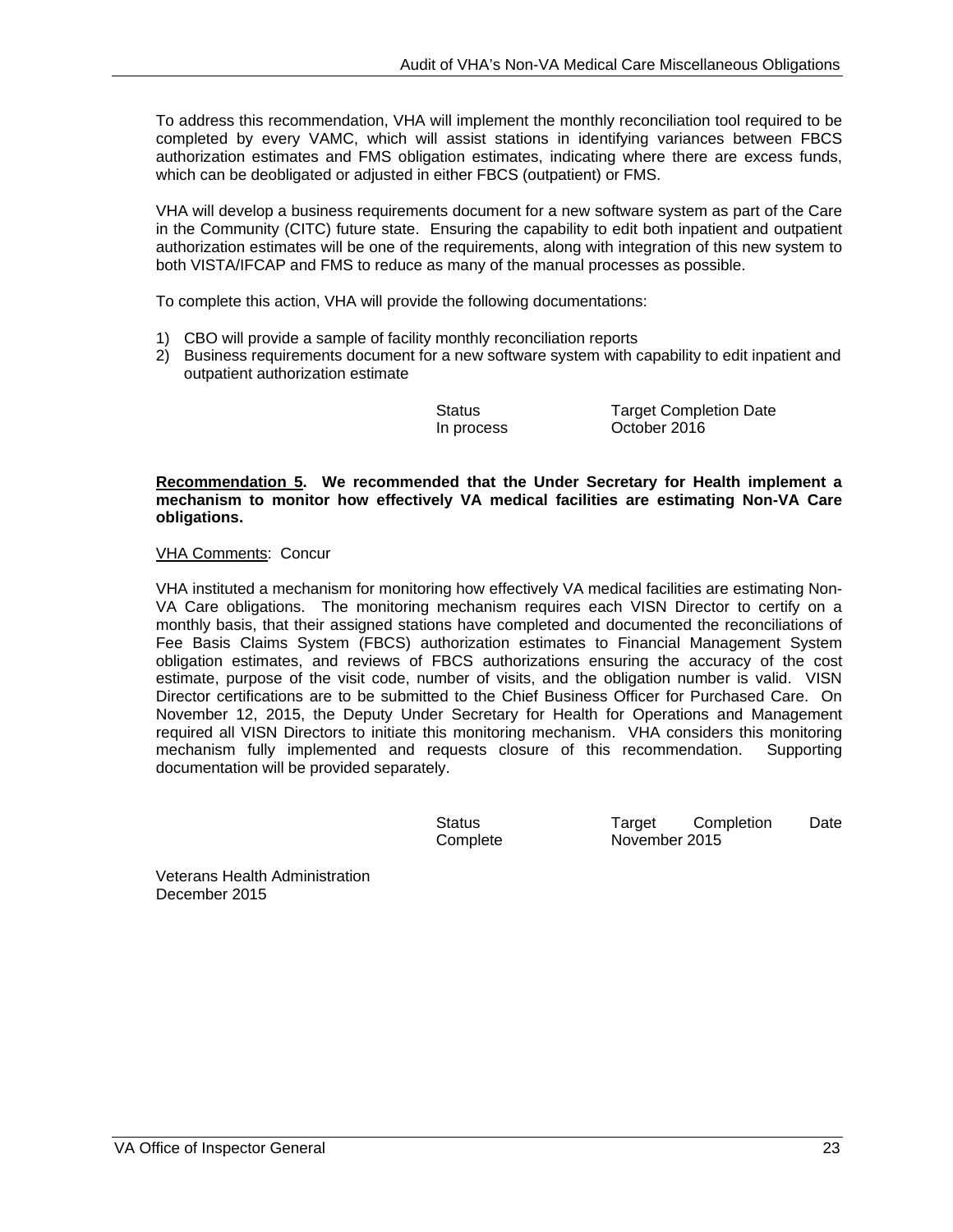# <span id="page-27-0"></span>**Appendix F Office of Inspector General Contact and Staff Acknowledgments**

| <b>OIG</b> Contact | For more information about this report, please<br>contact the Office of Inspector General at<br>$(202)$ 461-4720.                                    |
|--------------------|------------------------------------------------------------------------------------------------------------------------------------------------------|
| Acknowledgments    | Matthew Rutter, Director<br>Maria Afamasaga<br>Kevin Day<br>William Diaz<br>Marisa Fantasia<br><b>Barry Johnson</b><br>Keila Pero<br>Thomas Phillips |